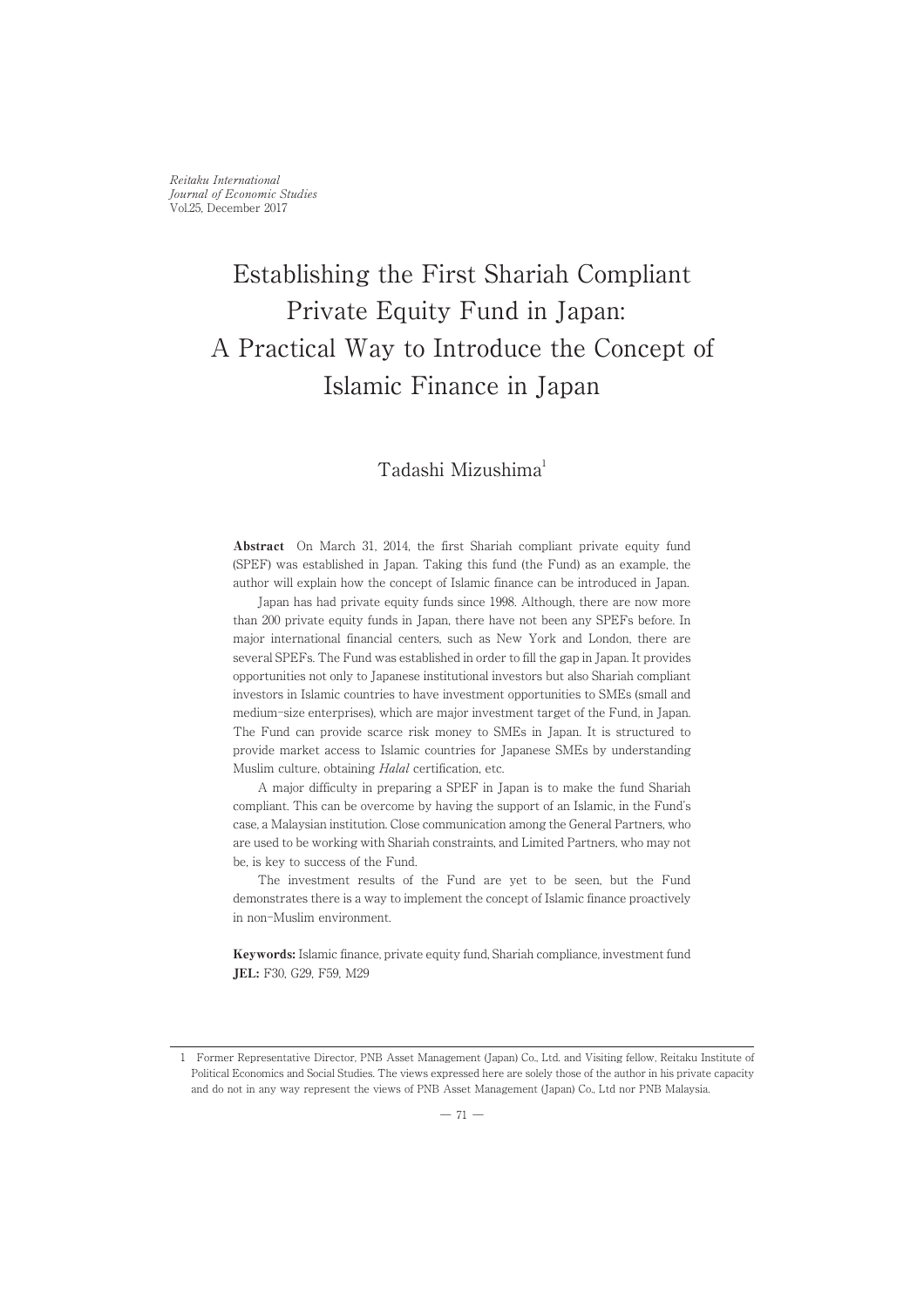# INTRODUCTION: THE DEVELOPMENT OF ISLAMIC FINANCE IN JAPAN

The author tries to explain the concept of Islamic finance first to the readers who are unfamiliar with Islamic finance. After that, the author explains the development of Islamic finance in Japan. It will become clear why Islamic finance is not yet popular in Japan.

Islamic finance has been expanding throughout the world mainly because of an increase in the Islamic population and the economic development of Islamic nations. Islamic finance is gaining attention from Western financial circles due to its development as a source of additional revenue and its unique concepts as demonstrated in successful transactions provide a plausible alternative to the Western financial system which is sometimes explained as "conventional finance" in the context of Islamic finance.

The increasing Muslim population is a key factor. Currently it is estimated to reach 1.6 billion. If current trend in demographics continues, one in three people in the world will be Muslim in 10 years. The size of Islamic finance is currently said to be around US\$1.631 trillion with an annualized growth rate of 20.4% for the past five years as of the end of March  $2012<sup>2</sup>$  The total size is still smaller than the size of the world's largest financial institutions, with 18 banks in the world having assets of more than US\$1.631 trillion, according to The Banker's magazine's World Ranking of Banks 2013. However, this market scale is expected to continue to show dramatic growth.

Islamic finance is a way to accommodate the values of Islam in financial activities. It is based on Shariah<sup>3</sup> which is designed to promote social and economic justice. Shariah prohibits interest or usury  $(Riba)$ , speculation or gambling  $(Maisir)$ , excessive risk or uncertainty  $(Gharar)$ and oppressive practices. Muslims must evaluate business activities to determine whether the business is *Halal* ("permissible"), which can be handled, or *Haram* ("non-permissible"), which cannot be handled in financing. Haram business activities include (but are not limited to) the manufacturing or marketing of such products as alcohol, gambling or gambling activities, pork and pork related products, and certain forms of adult entertainment.

It is important to mention that Shariah specifies no finance is given without contracts (aqad) unless and until all contracts (aqad) meet the essential-must-have-elements as per follows: (i) Contracting parties; there must be a minimum of two parties to an arrangement; (ii) Subject matter of the contract; the product must be real, deliverable & must be owned by one party ; (iii) Form of the contract (offer (ijab) & acceptance ( $\langle Qabu\rangle$ ); there must be an offer and an acceptance of the offer;

A simple example: a contract involving a prohibited product, such as alcohol or pork, is not acceptable. A more complicated example: in Indonesia, Ajinomoto products were once boycotted by consumers in Indonesia because of the rumors that Ajinomoto contains

<sup>2</sup> Data From Edbiz Consulting (2013) Global Islamic Finance Report 2013

<sup>3</sup> Shariah is sometimes mentioned as "Islamic law" by even Muslim scholars. The purpose of this paper is not to make research on Islamic law, but Shariah is not a "law" prepared by human legislation. Shariah is the Divine law of right and wrong. It is based on the basic concepts derived from the religious percepts of Islam, particularly from the Qurun and the Hadith. The term Shariah comes from the Arabic word shariah, which means a body of moral and religious law derived from religious prophecy.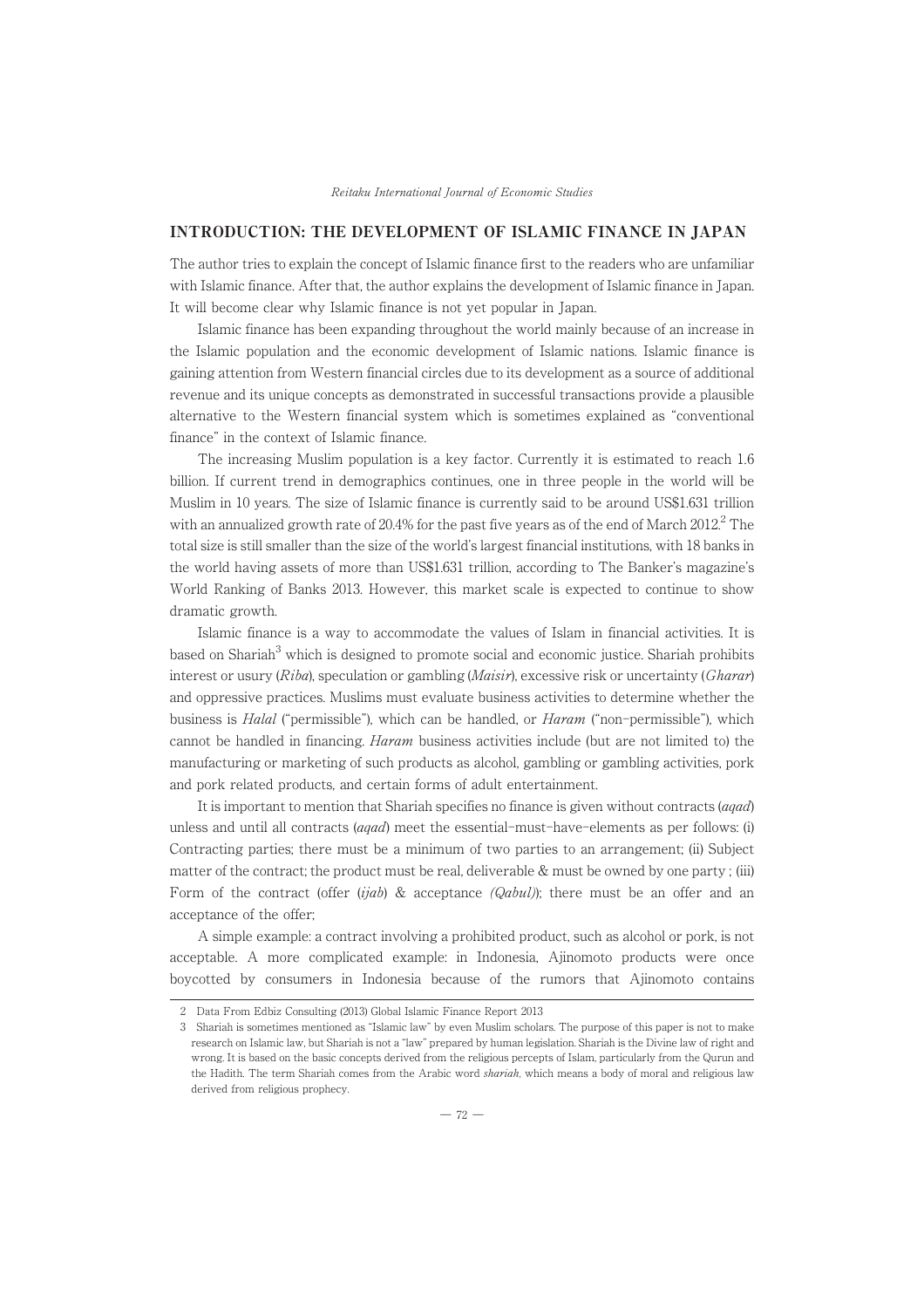ingredients derived from pork. Financial contracts with Ajinomoto would be viable because Ajinomoto is producing non-permissible products.

The requirements (ii) and (iii) make it difficult to do derivatives transactions under Islamic finance. The Bank for International Settlement (BIS) announced that the balance of derivatives as of December 2013 was USD710 trillion. This number is ten times larger than the actual total GDP of the world economy. $4$  This abnormal growth of derivatives in the conventional finance world cannot take place in Islamic finance, which is strictly based on transactions of actual assets.

In addition to qualitative restrictions, there are three types of quantitative restrictions that are widely applied in investment activities. These are the result of deploying modern meanings from classic law(Table 1, page 7).

The first is debt availed by the company. This restriction is to exclude companies where interest-bearing debt liabilities exceed or equal one third  $(1/3)$  of the company's total assets or market capitalization (depending on methodology used). This ration  $(1/3)$  is chosen by analogy to the hadith in Bukhari where the Prophet describes one-third as "quite enough." This test is not applicable to Shariah compliant financing. You can borrow more than one third of total assets if you use Islamic financing.

Secondly, there are limitations on holdings of account receivables. The criteria are to exclude companies where account receivables exceed or equal one third  $(1/3)$  of the company's total assets or market capitalization (depending on methodology used).

Thirdly, there are limitations on the cash plus interest bearing securities on a company's balance sheet. It must be less than 33% of total assets or market capitalization (depending on methodology used). This test is not applicable to Shariah compliant financial assets. You can add more if you have utilized an Islamic way of investment.

These qualitative restrictions give the company more financial stability (having less debt) and more operating efficiency (having less cash and account receivables), which are particularly desirable when the economy is unstable and/or sluggish.

Contemporary Islamic finance has been a challenge for an alternative to conventional (Western style) financing, which is composed of interest-bearing loans and transactions. This finance can be achieved through the use of various Islamic contracts, such as sales, leases and partnerships, in place since the beginning of Shariah history. Islamic financing typically takes the form of (i) sales-purchase, and (ii) risk-sharing-investments. The use of these contracts in Islamic finance means a whole new way of doing business be it in banking, capital market transactions or takaful (Islamic insurance).

The demand for financing modes and investment vehicles that are in accordance with Shariah has impacted the growth of Islamic finance today. "Shariah governance" is typically described as "a set of institutional and organisational arrangements through which Islamic Financial Institutions (IFIs) ensure that there is an effective independent oversight of Shariah compliance over the issuance of relevant Shariah pronouncements, dissemination of information

<sup>4</sup> BIS Derivatives Statistics 8 May 2014 "Amounts outstanding of over-the -counter (OTC) derivatives"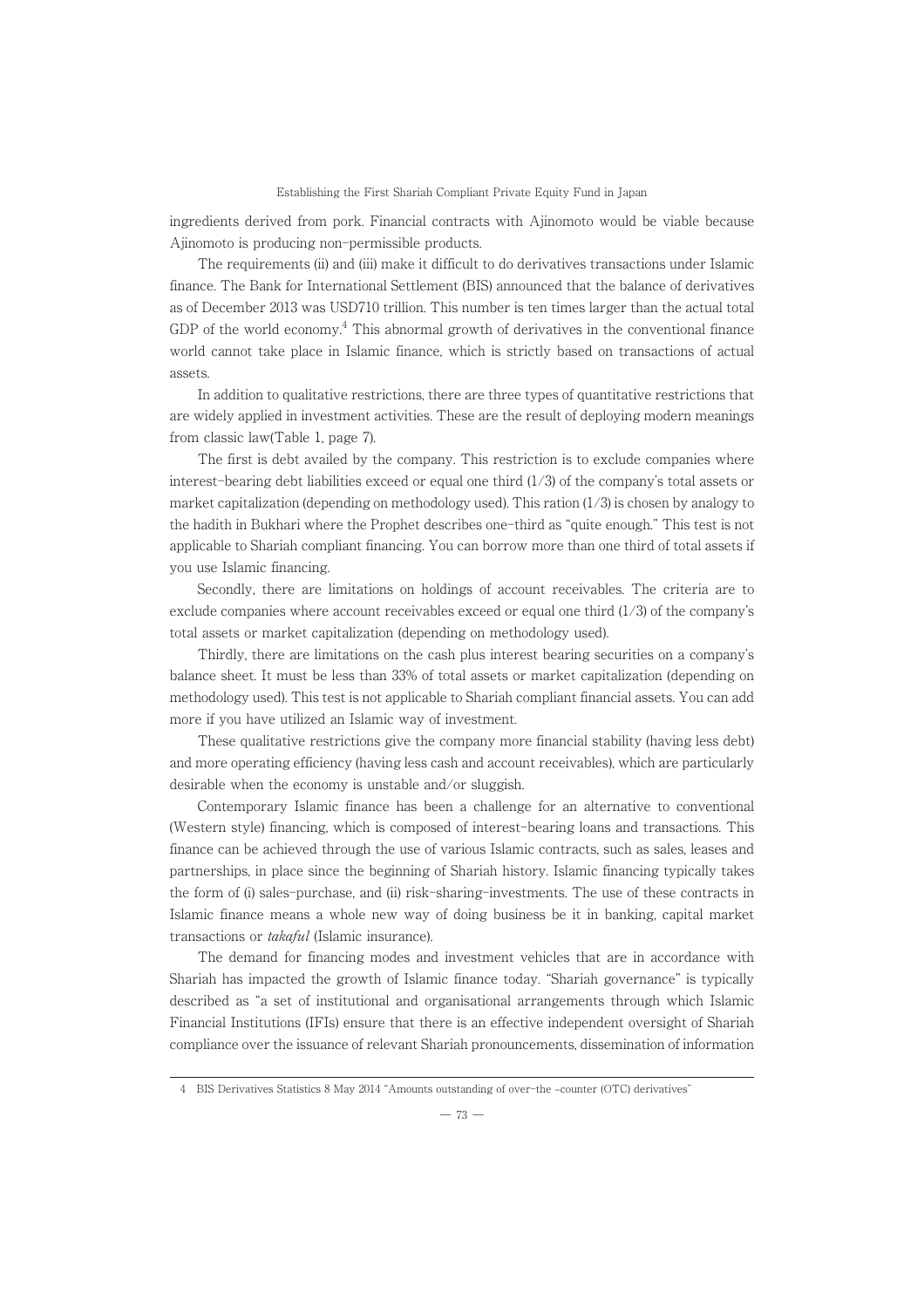and an internal Shariah compliance review."5 "Shariah compliance" is defined as "to describe financial activities and investments that comply with Islamic law, which prohibits the charging of interest and involvement in any enterprise associated with activities and products forbidden by Islamic law."6

Japan has a developed financial market. The core concept of Islamic finance, however, is neither well understood nor popular in Japan. There are several studies on the Japanese legal system and how it prevents Islamic finance from gaining popularity.<sup>7, 8</sup>

Let's divide Islamic finance into the following groups. i) Islamic banking, ii) Sukuk (Islamic bond), iii) *Takaful* (Islamic insurance) and iv) Islamic investment, and find out which have potential in Japan.

#### i) Islamic banking

Japanese banking law does not allow banks in Japan to offer Islamic-style banking. Business of sales-purchase is prohibited to banks in Japan. Even if it were to become legally possible, Islamic banking would have difficulty gaining acceptance in Japan. The Muslim population in Japan is estimated to be only 100, 000 to 200, 000. With such a small supporting Muslim population, it would be difficult to have a debt-financing system specifically for them. Financial intermediation needs depositors and customers. The financial system is only workable when it has a large number of depositors and a correspondingly large number of customers. The Japanese authorities are sometimes criticized for the lack of Islamic banking in Japan. To be fair, whether or not they are slow in preparing the legal framework to enable Islamic banking in Japan, without public support of the system, the debt financing cannot take root.

This situation is not peculiar to Japan. In the financial centers of New York, London or Shanghai, all of which have insufficient Muslim population densities, it is difficult to develop Islamic banking markets based on domestic activities. If we talk about off-short based banking transactions at the financial centers, particularly in London, there is some euro-dollar based transactions, as the off-shore based transactions do not require the fundamentals of depositors and customers.

Japanese banks can and do offer Islamic banking outside Japan where there is demand. Japanese mega-banks have established Islamic banking subsidiaries in Malaysia, and have started Islamic banking services there. They can do so where there is sufficient density of customers and depositors.

#### ⅱ) Sukuk (Islamic bonds)

Japanese tax authorities have amended taxation rules on *sukuk* (Islamic bonds), in 2011. The amendment makes it easier for Japanese investors to invest in *sukuk* without incurring double

<sup>5</sup> Islamic Financial Services Board (IFSB), 2009, IFSB-10, Kuala Lumpur

<sup>6</sup> QFinance's Dictionary, "Definition of Shari'ah Compliant" www.qfinance.com reviewed on November 1, 2013

<sup>7</sup> Kazuo Tawara. Islamic Finance Transactions under Japanese Transactions (original in Japanese), March 2009. Kyoto Bulletin of Islamic Area Studies

<sup>8</sup> Etsuaki Yoshida (2014) Japan- A Comprehensive Picture of Islamic Finance. Chapter12. The Islamic Finance Handbook. Kuala Lumpur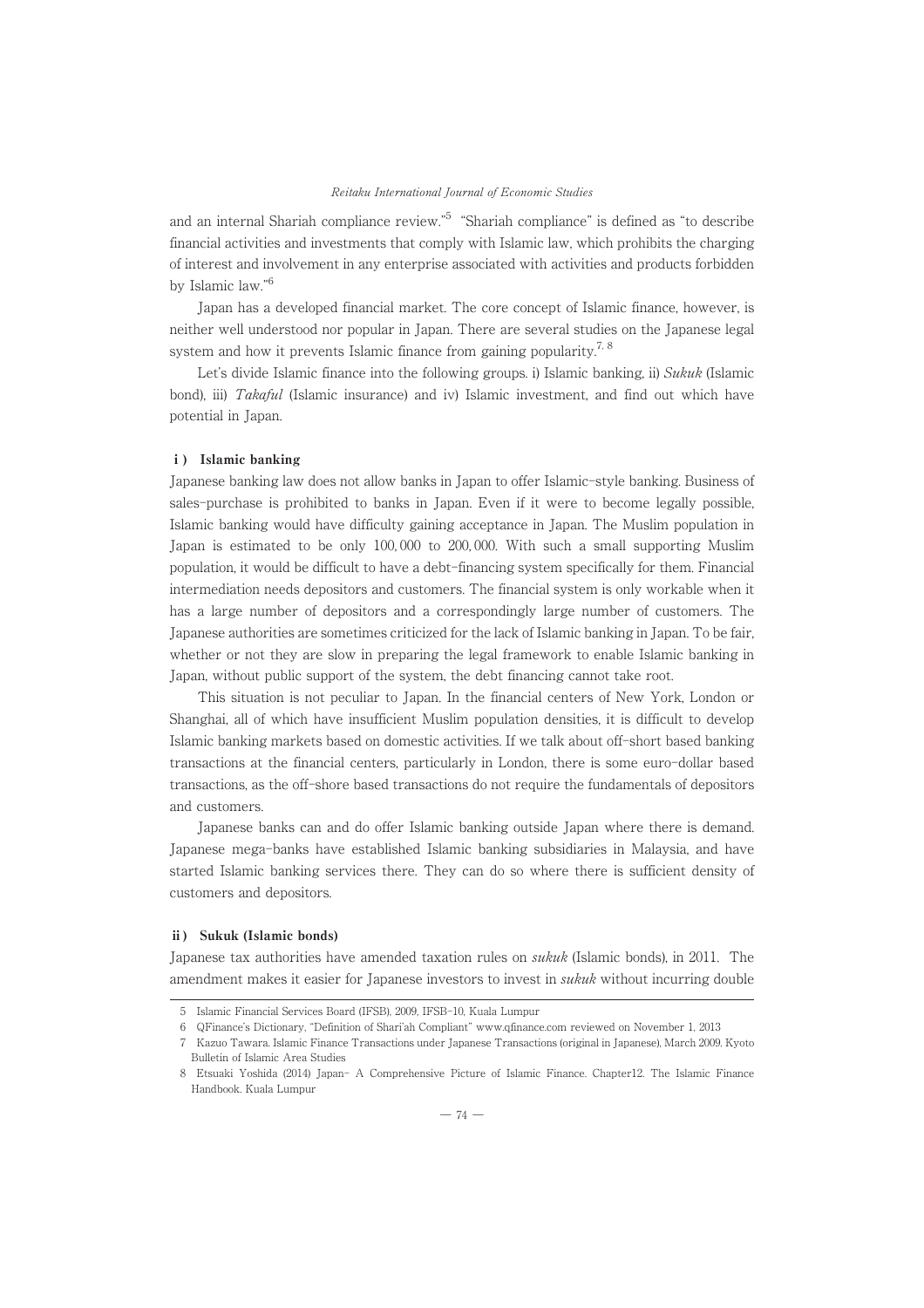taxation. There has been, however, no issue of *sukuk* in Japan. The reason is simple. There is no demand and supply of *sukuk* in Japan.

Who will be issuers of *sukuk* in Japan? Let's look at *sukuk* issuers in Malaysia, the most popular market for sukuk issuance with a 68.8% market share of USD 119.7 billion world-wide. More than 60% of the issuers in Malaysia are government/governmental agencies, followed by financial institutions, 10%, and power & utilities,  $9.4\%$ .

Those foreign issuers who are thinking about fund raising in Tokyo are also looking at the Samurai Bond market, i.e., the JPY-denominated bond market for foreign issuers in Japan. If they are looking for a low interest rate of Yen debt, the choice is most likely to be Samurai Bonds over sukuk. Currently, it is much simpler to issue Samurai Bonds than to take the difficult route for the first *sukuk* issuance.

How about Japanese issuers? If they look for Yen financing, bank loans and corporate bonds are easier and cheaper alternatives than sukuk.

On the investor side, there is a deep layer of institutional investors, such as banks and insurance/takaful companies in Malaysia, who are looking for Shariah-compliant-financialinstruments with long-term fixed-rate returns. This makes demand for *sukuk* very high in Malaysia, because there are no other Shariah compliant instruments that have a fixed rate of return.

Japanese institutional investors have access to many different financial instruments that have fixed rate returns, and so Japanese institutions will buy sukuk only when they can get better returns from them.

If we talk about the Malaysian market, the situation is different. Japanese institutions can issue *sukuk* if they feel it a reasonable way of financing, because there is a demand for *sukuk* in Malaysia. The Bank of Tokyo Mitsubishi UFJ, the largest bank in Japan, is reported to be issuing sukuk through its Malaysian subsidiary. (Nikkei Asian Week, June 4th, 2014) Other Japanese firms like Aeon Credit Malaysia, Toyota (Malaysia) and Nomura have issued sukuk already in Malaysia. For clarification, Nomura sukuk was issued in USD while the others were issued in Malaysia Ringit.

#### ⅲ) Takaful (Islamic insurance)

Islamic insurance is called takaful. In the Japanese market, takaful has not been introduced because there is no demand. Conceptually, insurance does not contradict the practices & requirement of Shariah, however Muslim jurist are of the opinion that the operation of conventional insurance does not conform to the rules and requirements of Shariah as it involves the element of uncertainty (gharar) in the insurance contract, gambling  $(Maysir)$  as the consequences of the presence of uncertainty and interest (riba) in its investment activities.

Takaful is structured around the Tabaru concept whereby a group of participants mutually agree among themselves to guarantee each other against loss or damage that may inflict upon any of them by contributing as donation or  $Tabaru$  in the takaful fund. This concept is to

<sup>9 2013</sup> Annual Global Sukuk Report. January 2014. Rasameel Structured Finance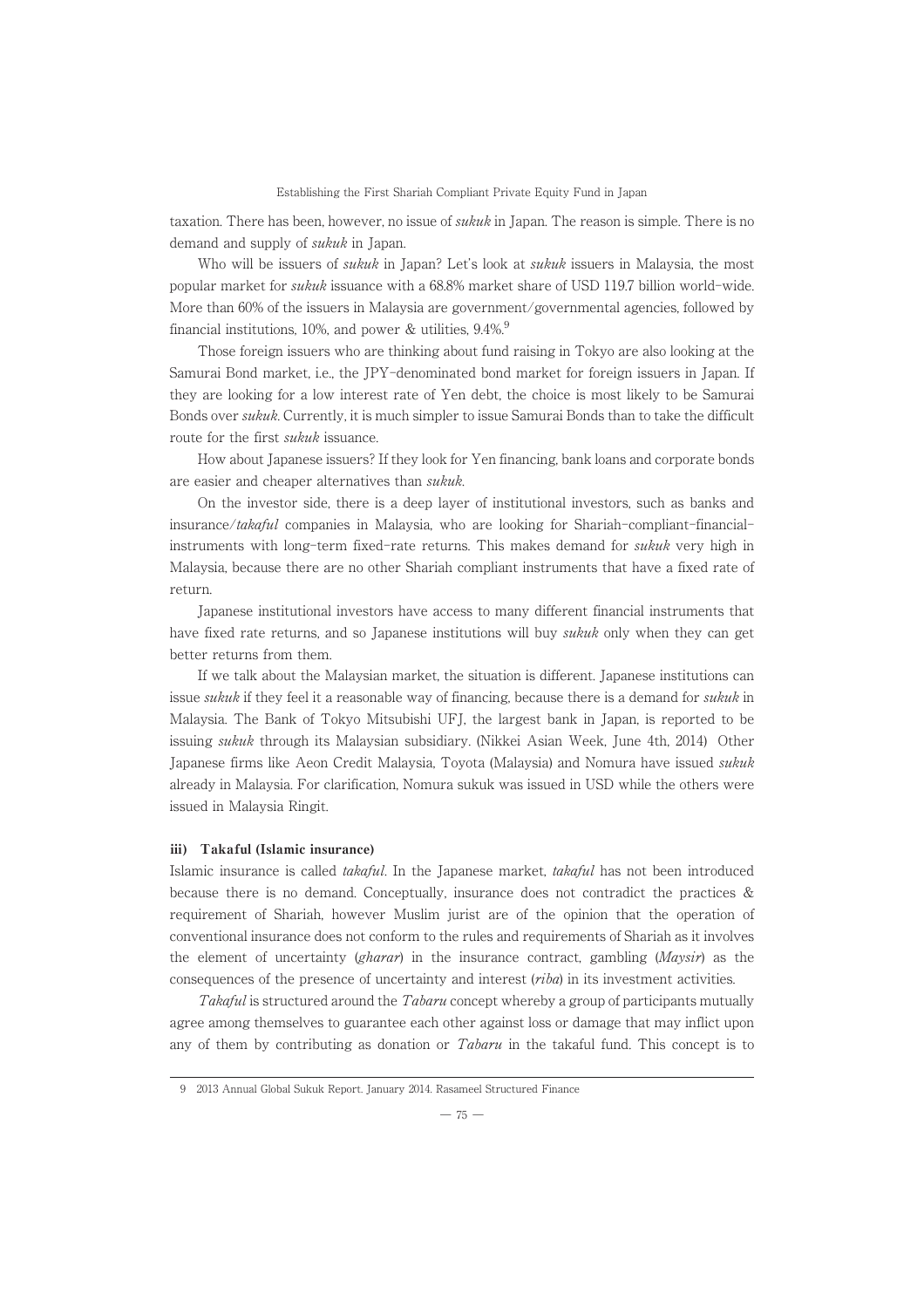eliminate the element of uncertainty in the takaful contract.

In terms of its primary objective however, both *takaful* and conventional insurance shares the same objective of risk protection with the principal difference being the manner in which the objective of risk protection is achieved. As conventional insurance already provides risk protection, the majority of Japanese consider conventional insurance as sufficient. Should the Muslim population become larger, Japanese insurance companies may offer takaful at some point.

Takaful is not importable into Japan, but Japanese insurers can readily convert their product into takaful for outbound marketing into Islamic countries.

Tokio Marine was one of the innovators of takaful outside Japan. In the early 2000s, it started a takaful business in Saudi Arabia, Singapore and Indonesia. In 2006, a JV company to offer takaful was established in Malaysia. Tokio Marine got a takaful license in Egypt in 2008. Takaful represents a new business frontier for Tokio Marine and other insurance companies in Japan.

#### ⅳ) Islamic investments

A risk-sharing investment is permissible under Shariah. So, this is the area where Japanese financial institutions can promote Islamic finance concepts without much difficulty.

In fact, Japanese securities companies floated mutual funds that label themselves "Shariah mutual funds." There are two publicly placed Shariah mutual funds. One is "Daiwa FTSE Shariah Japan 100," which was listed on the Singapore Stock Exchange on May 20, 2008. The fund itself is not Shariah compliant, but the selection of the stocks is based on Shariah-compliant screening methods created by FTSE. There are several methods of stock selection, and the widely used method is shown on Table 1. The fund, managed by Daiwa Asset Management Co., Ltd., attracted only about USD7.5 million and was closed on March 31, 2012.

Another fund is "Japanese Equities based on Value and Shariah Screening," which was placed by Mitsubishi UFJ Securities on April 30, 2008. The manager is BNP Paribas Investment Partners. This is also not strictly a Shariah compliant fund as only its screening methodology is based on some specific Shariah methods developed by Deutsche Bank. The NAV as of May 31, 2014, is JPY 1.3 billion, which is also small for a public fund. Unit price as of May 31, 2014, was JPY 10,400. The fact that those two funds were launched in April-May 2008 shows that there was a perception of some enthusiasm for Islamic finance in Japan at the time.

The Tokyo Stock Exchange was not an exception in this enthusiasm. It announced an S&P/TOPIX 150 Shariah Index in December 3, 2007. The index was created from S&P/TOPIX 150 by selecting Shariah compliant stocks. The index, however, has not been used widely to date.

The positive mood for Islamic finance in Japan during 2007-2008 has since dissipated without leaving truly Shariah compliant finance, because the employment of Islamic finance did not bring any significant business opportunities to Japanese financial institutions. Also, the global financial crisis from 2009 diverted financial institution attention away from Islamic financing.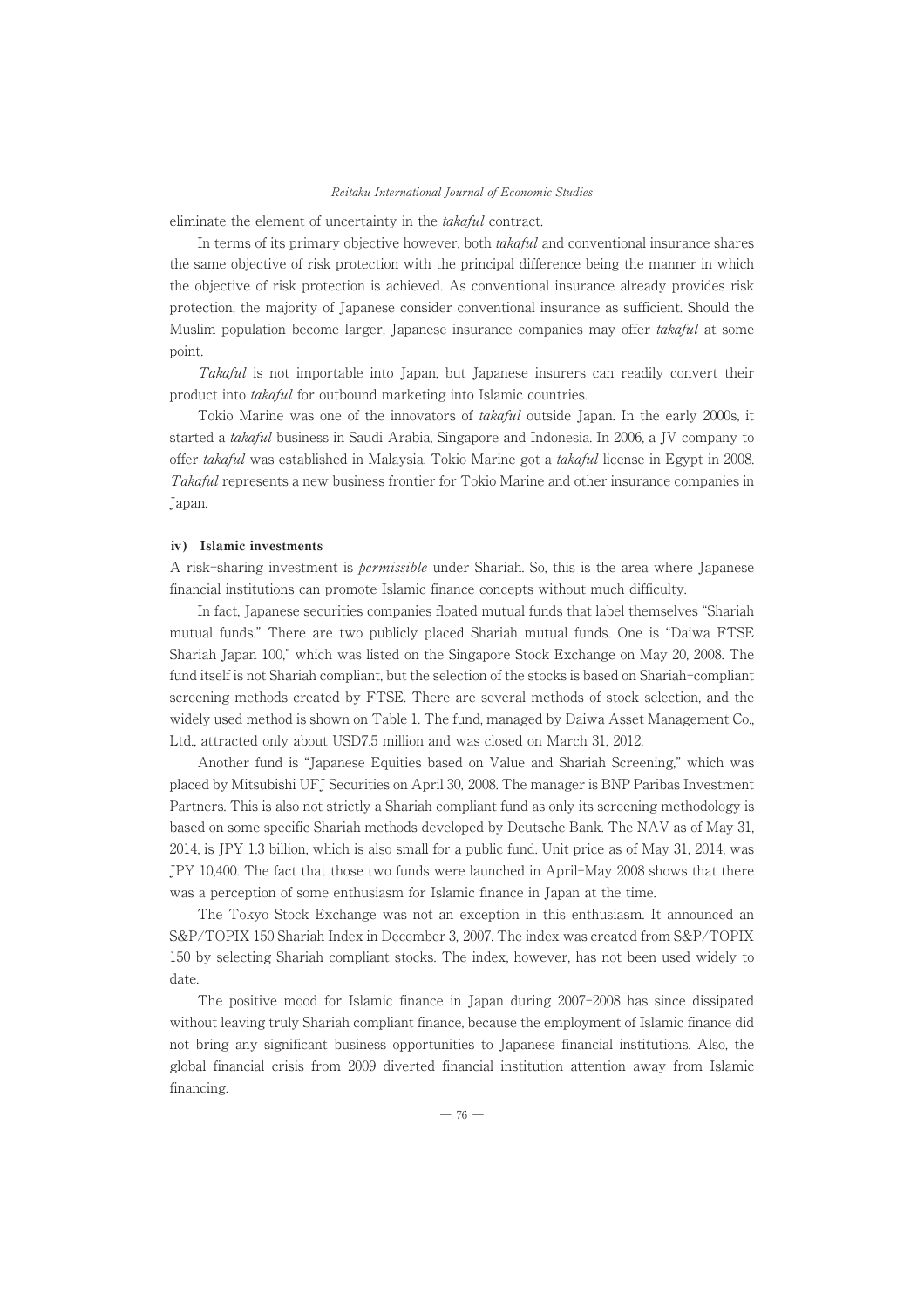|                        | Dow Jones Islamic Mar-<br>ket Index                                                      | MSCI Global Islamic                                                                   | FTSE Shariah Global<br>Equity Index                                                        | AAOIFI                                                                                     |
|------------------------|------------------------------------------------------------------------------------------|---------------------------------------------------------------------------------------|--------------------------------------------------------------------------------------------|--------------------------------------------------------------------------------------------|
| Business ac-<br>tivity | Negative list                                                                            | Negative list                                                                         | Negative list                                                                              | Negative list                                                                              |
| Company<br>debt        | Debt/Market  <br>Total<br><b>Cap</b> must not exceed<br>33%.                             | Total Debt/Total As-<br>sets must not exceed<br>33%.                                  | set must not exceed<br>33%.                                                                | Total Debt/Total As-   Total Debt/Total As-<br>set must not exceed<br>30%.                 |
| Tradability            | <b>Receivables</b><br>Account<br>/Market Cap must not  <br>exceed 33%.                   | Receivables<br>Account<br>Total Assets must not<br>exceed 33%.                        | Receivables<br>Account<br>Total Asset must not<br>exceed 50%.                              | Receivables<br>Account<br>Total Asset must not<br>exceed 70%.                              |
| Interest ear-<br>nings | Cash plus<br>Interest-<br>Securities<br>bearing<br>/Market Cap must not  <br>exceed 33%. | Cash plus Interest-<br>bearing Securities / To-<br>tal Assets must not<br>exceed 33%. | Cash plus Interest-<br>bearing Securities / To-<br>tal Asset must not ex-<br>ceed $33\%$ . | Cash plus Interest-<br>bearing Securities / To-<br>tal Asset must not ex-<br>ceed $30\%$ . |

Establishing the First Shariah Compliant Private Equity Fund in Japan

**Table 1 Comparison of Typical Screening Methodologies (as of December 2014)**

Table 2 Comparison of Performance, TOPIX vs. TOPIX Shariah

|               | Period 1 = Boom<br>2012/12/30-2013/12/30 | Period $2 = Shaky$<br>2013/12/30-2014/5/23 |
|---------------|------------------------------------------|--------------------------------------------|
| <b>TOPIX</b>  | $+51.46%$                                | $-9.36\%$                                  |
| TOPIX Shariah | $+36.29%$                                | $-4.08\%$                                  |
| Difference    | $-181%$                                  | $+509%$                                    |

One interesting fact is the distinctive difference in performance of TOPIX and TOPIX Shariah. Period 1 is a period where the stock market in Japan rapidly advanced under the early days of Abenomics championed by Prime Minister Shinzo Abe, who was elected in late 2012. During this booming period for public equity, the conventional TOPIX outperformed the Shariah index by more than 1800bps. Period 2 is regarded as an adjustment period after the initial boom. During this period of adjustment, TOPIX Shariah outperformed TOPIX by over 500bps.

Table 2 reflects the Shariah index's exclusion of stocks in the financial sector, which have had high volatility following the recent financial crisis. The index does not include companies with heavy debt, i.e., less stable, and companies with high cash and account receivables, i.e., less efficient. This nature of Shariah screening works defensively in adverse market conditions. In the equity investment industry, "smart beta" has become very popular. Smart beta will give better performance by comparing a stock to an index-based investment. The author believes there is a way to create a smart beta by having Shariah screening as a key element in forming a portfolio.

Private equity (PE) investment is another area where Islamic finance concept can be used in Japan. The nature of the PE investment itself, risk-taking and nurturing business, is not violating Shariah compliance. Japan has a well-developed PE fund market, but there have been no Shariah compliant PE funds up until now. On April 1, 2014, the first Shariah PE fund was established in Japan. In the next chapter, the author will explain the PEmarket in Japan and why it was difficult to establish the fund which is regarded as Shariah-compliant in Japan from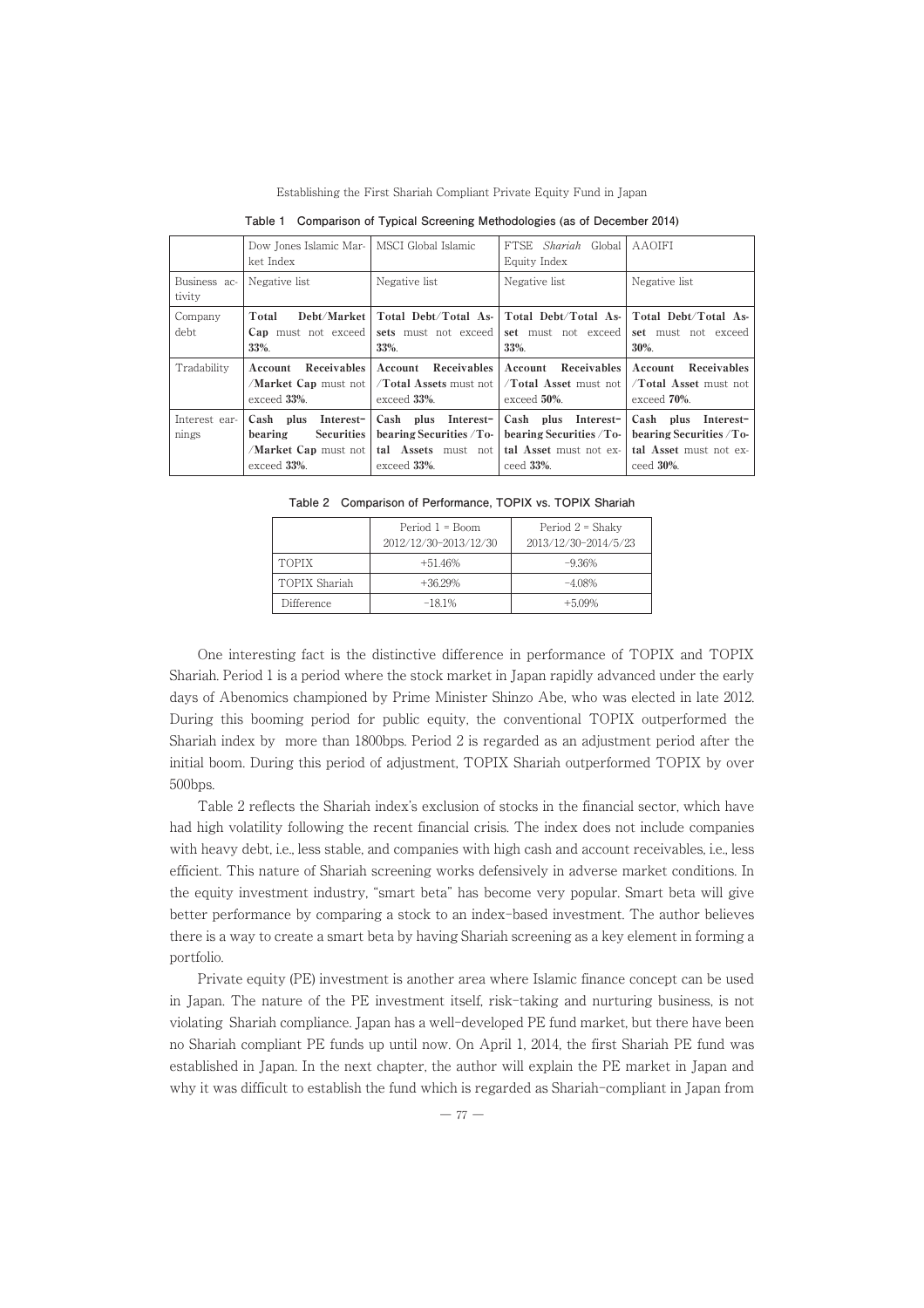the standpoint of a General Partner of the Fund.

# 1. PRIVATE EQUITY FUND MARKET IN JAPAN

Private equity means stock that is not publicly listed. Because of this, private equity usually has less liquidity than public equity. Broadly, however, private equity can offer superior returns to investors. There are three types of private equity investments: venture capital, buy-out and turnaround.

#### **Types of PE Investment**

## ⅰ) Venture capital (VC) investment

VC usually means an equity investment in small-to-medium sized companies with the potential of exceptional growth where investors sometimes can enjoy a very high return through an initial public offering (IPO). Since investors put in money at an early stage, the risk of loss on an individual investment is high, but a winner or two in a portfolio can justify the risk.

In Japan, there are 51 registered VCs as of December 2015 according to the Japan Venture Capital Association (JVCA), the VC industry's organization.<sup>10</sup> JVCA announces industry statistics from time to time, and the most recent report was as of December 2011. The snapshot of the VC market in Japan is shown in Table 3.

| Table 3 The Market Size of Venture Capital in Japan as of December 2011 |  |
|-------------------------------------------------------------------------|--|
|-------------------------------------------------------------------------|--|

| Investments per year | Funds raised per year | Balance of investment |
|----------------------|-----------------------|-----------------------|
| IPY 24.6 billion     | JPY 39.0 billion      | JPY 649.5 billion     |

An organization called Venture Enterprises Center (VEC) is a research center which promotes venture business under the guidance of Ministry of Economy, Trade and Industry (METI). VEC issues annual report on VC activities in Japan. According to the report for the year 2014, the VC fund raised in Japan was JPY 91.1 billion, and investment done was JPY 117.1 billion for  $2014$ .<sup>11</sup> There is a big difference in the numbers from JVCA and VEC, but, the amount is still quite small if we consider the size of financial business in Japan.

#### ⅱ) Buy-out investment

Buy-out investments usually look for investment opportunities where the target company can produce cash flow. In fact, the value of the target company is assessed on the basis of the amount of cash flow the company generates. Since buy-out investments deal with later-stage companies compared to VC investments, the individual risk is less, on average. In typical buy-out investments, the investor often puts up as much debt as the investment target can carry: the higher the debt, the higher the return on equity. This is the effect of leverage. When the buy-out investment involves high leverage, it is called a leveraged buy-out or LBO.

In Japan there are 25 buy-out investment firms as of December 2015 according to the

<sup>10</sup> Japan Venture Capital Association www.jvca.jp

<sup>11</sup> Venture Enterprises Center www.vec.or.jp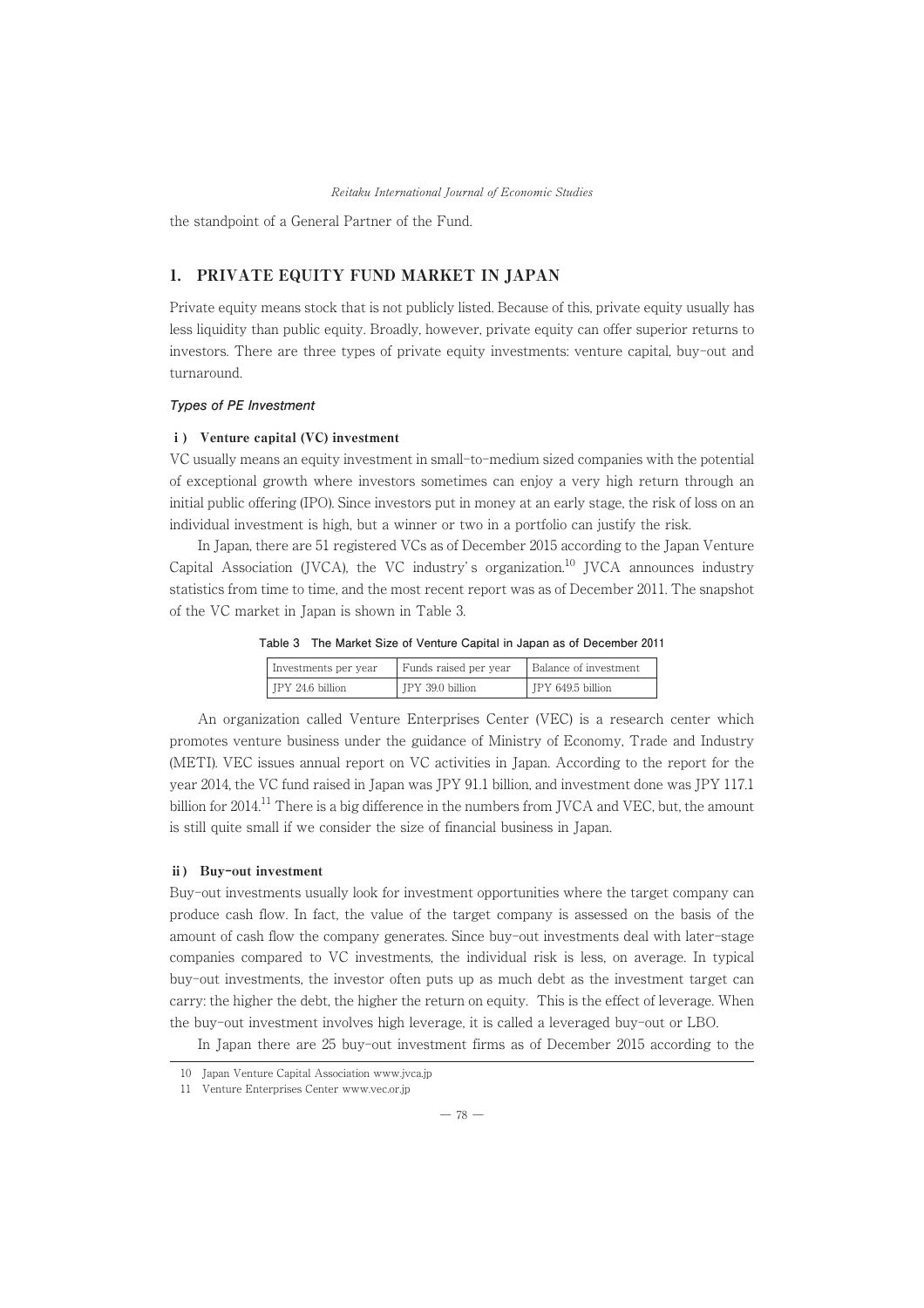

Japan Private Equity Association, the buy-out industry association.<sup>12</sup> Japan Buy-out Research Institute Corporation (JBORI) summarizes buy-out fund activities. The development of the buy-out market in Japan is summarized in Figure 1.

Both fund raising and investment of buy-out funds peaked in the late 2000s. Since 2010 the market has become inactive, but from 2013, there has been some renewed uptrend in fund raising. Investment activity also started to increase recently. An active stock market is a help to private equity investment, also. As long as Abenomics appeals to overseas investors, who account for a large share of market capitalization, the recovery trend of private equity will continue.

# ⅲ) Turnaround investment

Turnaround investment is usually to a mature company that is facing difficult financial and operational conditions. The company already has substantial debt and does not have enough cash flow to pay it back. The investment manager becomes the turnaround manager, and leads the restructuring with the aim to reduce debt and increase the return on equity.

There are no statistics on the number of turnaround funds in Japan. Taking into account that each regional bank has established at least one turnaround fund in its prefecture, it is easily estimated that there are more than 50 turnaround funds in Japan. The total investment amount should be more than JPY 100 billion, assuming each fund has an average balance of JPY 2 billion. Table 4 shows the comparison of VC, buy-out and turnaround investments.

 $-79-$ 

<sup>12</sup> Japan Private Equity Association www.japanpea.jp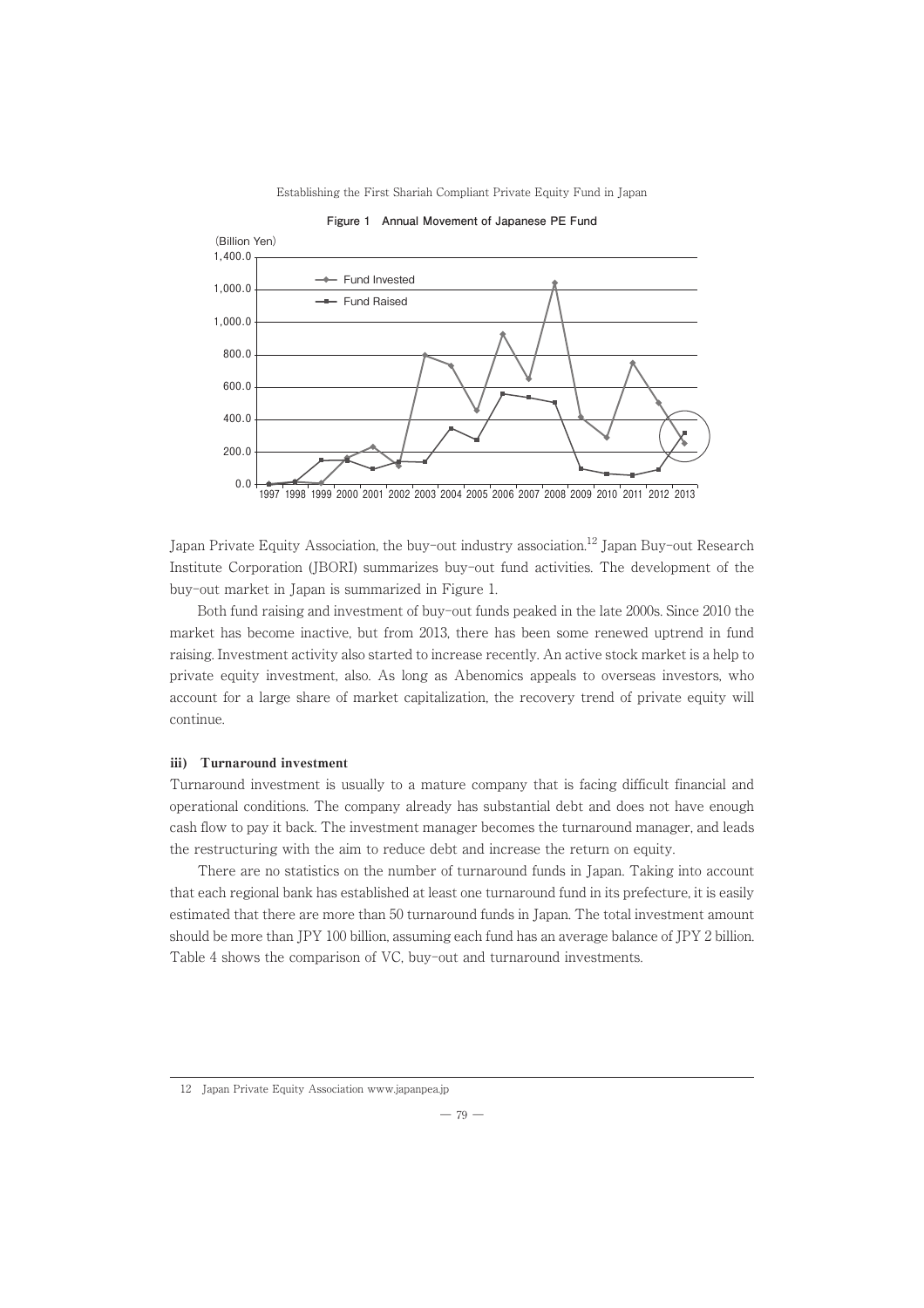| Reitaku International Journal of Economic Studies |  |
|---------------------------------------------------|--|
|---------------------------------------------------|--|

| Character              | VC                      | Buy-out                          | Turnaround                  |
|------------------------|-------------------------|----------------------------------|-----------------------------|
| Target company stage   | Early                   | Growth/Mature                    | Mature                      |
| Financial situation    | Equity only             | Equity & debt                    | Large debt                  |
| Cash flow              | No stable cash flow yet | Constant                         | Not enough to pay back debt |
| Investment amount      | Small                   | Large                            | Large                       |
| Ownership              | Minority                | Significant minority or majority | Majority                    |
| Involvement in Manage- | Small                   | Large                            | Large                       |
| ment                   |                         | Nominate top management          | Nominate turnaround manager |

**Table 4 Comparison of Three Typical Types of PE Investment**

#### **Regulatory Framework of PE funds**

Managing a PE fund thorough a limited partnership is the most plausible way to start investment banking and/or fund management business in Japan. There is a big regulatory difference between liquid assets funds (usually offered through public placement) and illiquid assets funds (usually offered through private placement).

Pursuant to the Financial Instruments and Exchange Law (FIEL), you may not engage in a "financial instruments and exchange business" in Japan unless you have been registered as a "financial instruments and exchange business operator" or unless an exemption from registration is available.

The General Partner of the Fund, which is structured as a limited liability partnership, who plans to market the Fund's interests to Japanese investors, is required to file a Form 20 with Kanto Finance Bureau, a regional organization under Financial Services Agency. Once approved, the GP can solicit to any number of QIIs – qualified institutional investors, such as insurance companies and bank, as well as up to 49 investors resident in Japan who are not QIIs. Regulatory issues can be summarized as follows:

| Type of Equities                                                | Sales of Securities     | Fund Management                                  |
|-----------------------------------------------------------------|-------------------------|--------------------------------------------------|
| Liquid / Public Equity   Not allowed<br>through public-offering | Sales license is needed | Not allowed<br>Fund management license is needed |
| Illiquid / Private Equity   Allowed<br>with QII exemption       | GP can raise funds      | Allowed<br>GP can manage funds                   |

**Table 5 Regulations on Equity Related Transactions in Japan**

#### **Tax Rules on Foreign Investors of Japanese Limited Partnerships**

Usually PEfunds take the form of a Limited Liability partnership. Whether it is a Limited Partnership registered in the Cayman Islands, in Labuan or in Japan, the most important element of the limited partnership is its "conduit" nature. The limited partnership should not be taxed, and the revenue of the partnership, whether it is a capital gain or income gain, should be distributed to the partners, who are responsible individually for their taxes.

When a foreign investor joins a PE fund in Japan as a Limited Partner (LP), if the LP is regarded to have a permanent domicile in Japan, the income from the partnership will be taxed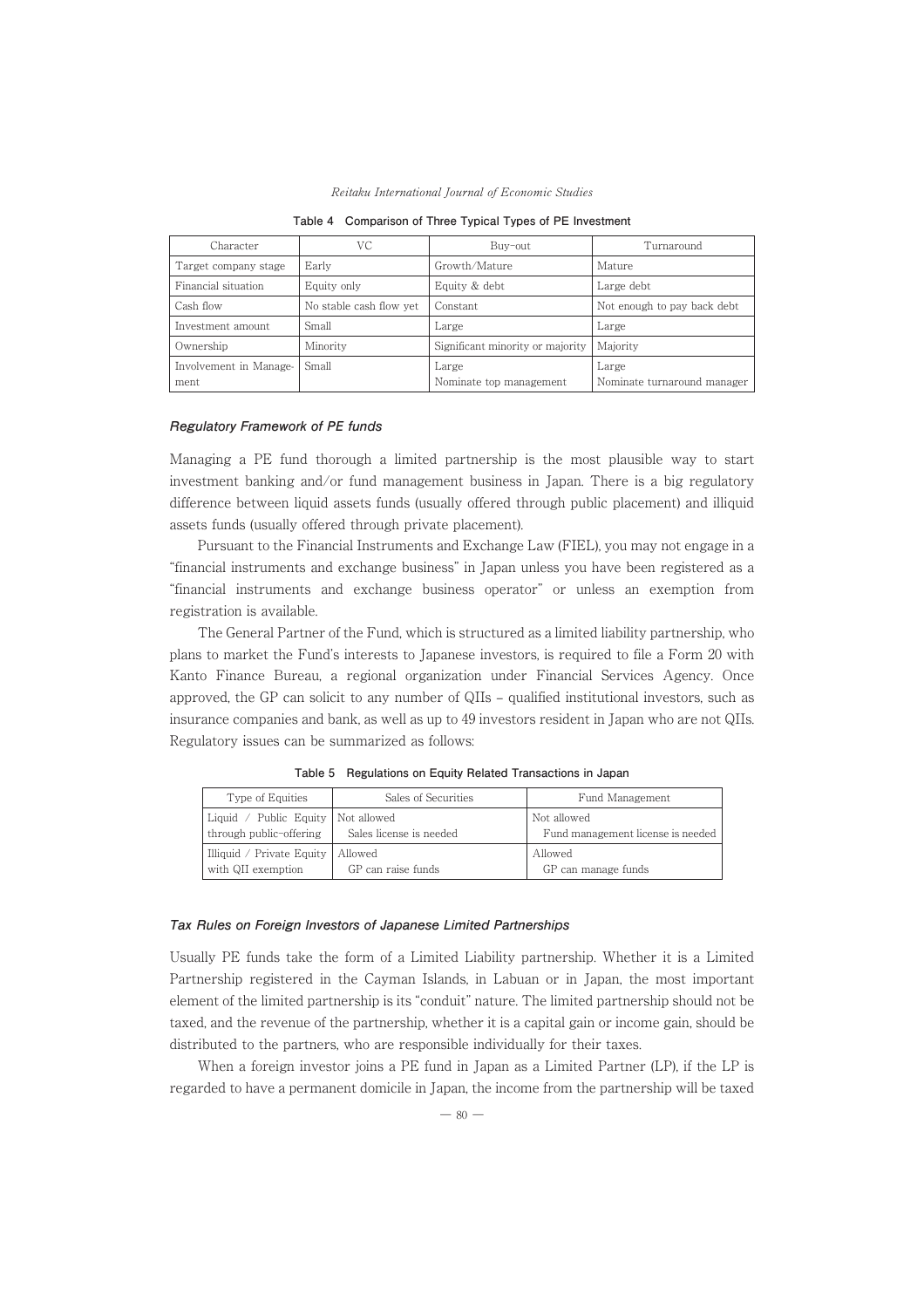in Japan. A permanent domicile is a fixed place of business that is regarded as generating income or incurring tax liability. A foreign fund investor who meets all the conditions below and fulfills filing requirements as a Specified Foreign Member is treated as not having a permanent domicile in Japan. The requirements are as follows:

- ⑴ The member must be a limited liability member (LP).
- ⑵ The member must not execute the fund's business activities.
- ⑶ The percentage of the member's interest in the fund's property aggregated with the interest held by the member's special affiliates must be less than 25%.
- ⑷ The member must not be a special affiliate of an unlimited liability member (GP).
- ⑸ The member must not hold a permanent establishment in Japan other than the permanent establishment of the fund.

In short, if a foreign investor becomes a limited partner of the fund by having less than 25% ownership of the entire fund, and does not have affiliation with the General Partner, its interest is not taxable in Japan; the income/gain from the fund can be distributed to the limited partner without incurring any tax in Japan.

#### 2. SHARIAH COMPLIANT PE FUND

According to the Guidelines and Best Practices on Islamic Venture Capital from the Securities Commission, Islamic VC requirements are defined as follows:

- (a) An independent Shariah adviser $13$  must be appointed to provide expertise and guidance on conformance to Shariah principles in all matters of the Islamic VCC (Venture Capital Company) or VCMC (Venture Capital Management Company); and
- ⒝ The activities of the venture companies must be Shariah compliant, Non-permissible activities include:
	- $(i)$  Financial services based on *riba* (interest);
	- $(iii)$  Gambling/gaming;
	- $(iii)$  Manufacture or sale of non-*halal* products or related products;
	- . Conventional insurance;
	- / Entertainment activities not permissible according to Shariah;
	- (vi) Manufacture or sale of tobacco-based products or related products;
	- 1 Stock broking or share trading in Shariah non-compliant securities; and
	- (viii) Hotels and resorts.

By *ijtihad*,<sup>14</sup> other activities the Shariah adviser may deem non-permissible.

Those conditions are basically not different from the general requirements in Islamic finance. The number one priority is to keep Shariah compliance, and the process to guarantee it is to have a Shariah adviser, usually by establishing a Shariah Advisory Board comprised of

<sup>13</sup> Shariah adviser means a person or a company approved and registered with the Securities Commission as a Shariah adviser, or recognized or appointed by a foreign financial services provider as a Shariah adviser. (Definition by the Guidelines)

<sup>14</sup> *Ijtihad*: Reasoning by qualified scholars to obtain legal rulings from the sources of the Shariah.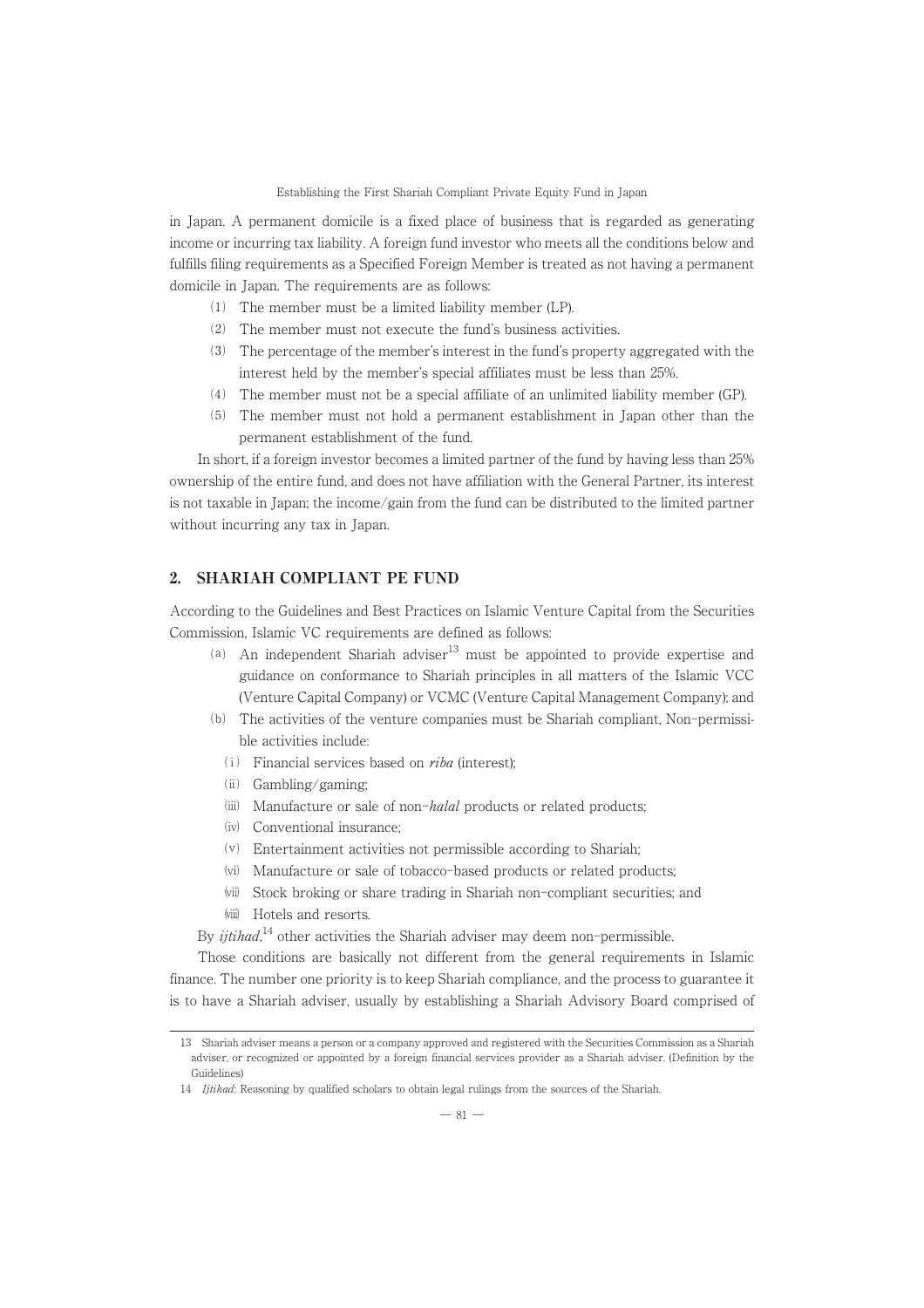experienced Shariah scholars.

Although those requirements are not new, there has never been a Shariah compliant PE fund in Japan. The reason was the same as that for Islamic banking. There was no demand and supply of such funds in Japan. On the demand side, Japanese companies do not need such funds because there are many finance providers. On the supply side, Japanese investors are not interested in such funds because they are not Shariah-oriented investors.

However, the situation has changed recently. On the demand side, there appears to be more demand for risk money, but the supply of risk money is limited as shown on Table 1 and Table 2. Even combining VC and PE, the supply of risk money was less than JPY 400 billion, which is less than 0.1% of Japan's GDP. Whether it is Shariah compliant or conventional, there is a demand for risk money. On the supply side, Islamic investors have started paying attention to Japanese PE funds, mainly because of the active stock market in Japan in 2013. The time has come to create the first Shariah compliant PE fund in Japan.

#### **Fund Structure**

A typical Shariah PE structure is shown in Figure 2.

An investor joins the fund as a limited partner, and provides risk money to new ventures, private companies and management buy-out opportunities. The fund manager usually becomes the General Partner and takes responsibility for selecting good investment opportunities to improve the investee's operation and create value for the limited partners. The General Partner takes his/her portion of the success from the investment that he/she manages. This is basically the same idea as *Musharakah* in Islamic finance. *Musharakah* is defined as follows.<sup>15</sup> "Musharakah (Partnership) : The Shafi' is defined it as an establishment of collective rights (pertaining to some property) for two or more people"



<sup>15</sup> Dr Wahbah Al-Zuhayli, Financial Transaction in Islamic Jurisprudence Volume 1, trans. Mahmoud A. El-Gamal (Damascus : Dar al-Fikr 2001) 447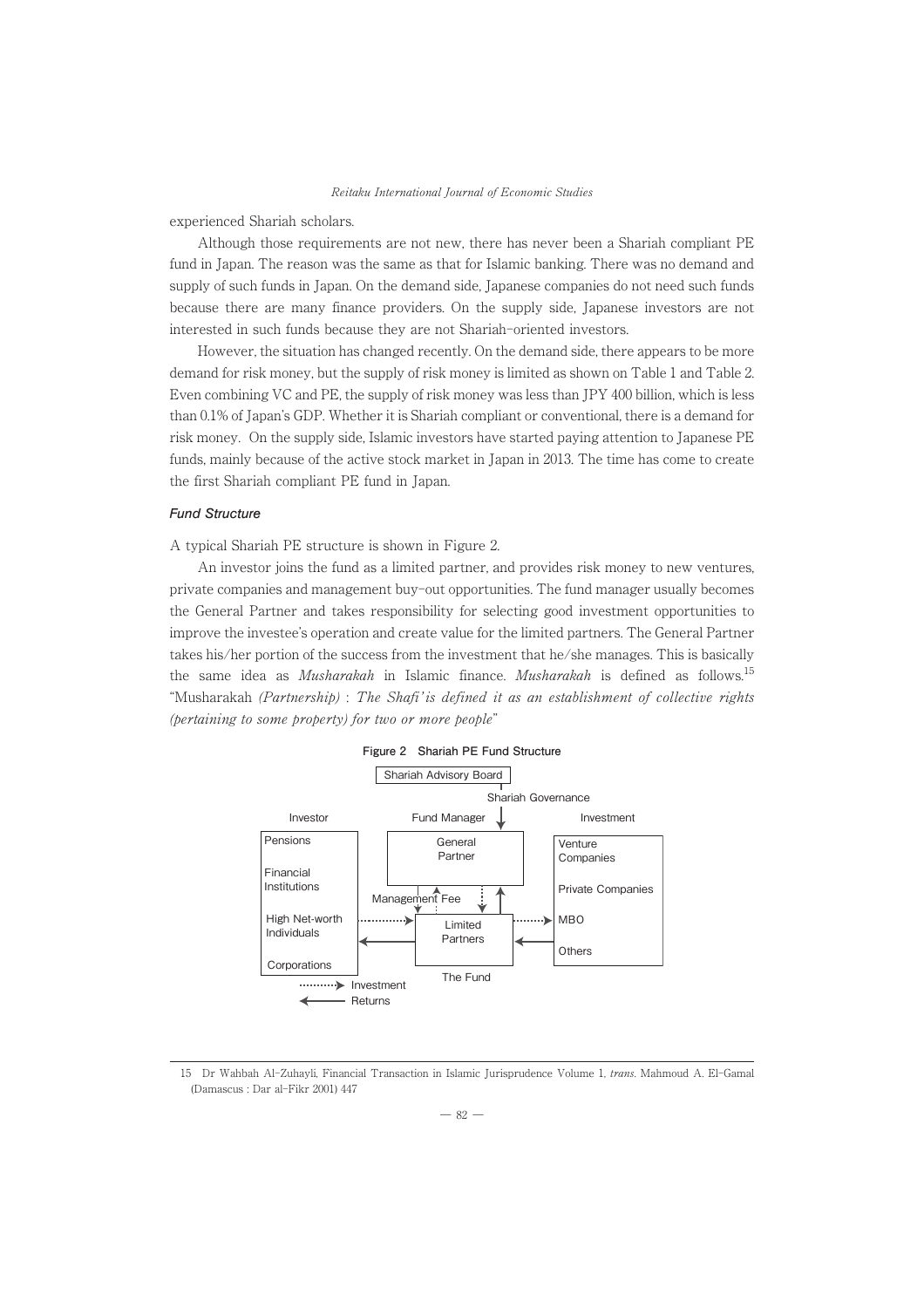#### **Shariah Advisory Board**

The major difference between conventional PE funds and Shariah compliant PE funds is the existence of a Shariah Advisory Board (SAB). In Figure 2, note the SAB on top of the organization chart.

The SAB is a key element in the structure of an Islamic institution, and comprises of Shariah experts particularly in *figh al-mu'amalat* (a branch of Islamic jurisprudence that deals with commercial and business activities in an economy, or Islamic commercial law in short) and Islamic finance. As committee members they are entrusted with the duties of directing, reviewing and supervising the activities related to Islamic finance in order to ensure that they are in compliance with Shariah rules & principles at all times. SAB will deliberate and decide on investments made by the fund management company comply with Shariah screening but also that the operation of the entire fund satisfies the requirements of Shariah. Since we have PNB, which has its own SAB, as a partner to the Shariah PE Fund, there are three alternatives in establishing a SAB.

- i) The Fund's compliance is included in the overall Shariah compliance of PNB, which is catered for by its Shariah supervisory board.
- ⅱ)The Fund' s compliance is segregated from PNB' s but the Fund' s Shariah supervisory board is organized as a subset of the same members as PNB's.
- iii) The Fund's compliance is fully segregated from PNB and the Fund appoints its own Shariah supervisory board.

Alternative ii) was selected at the first Shariah-compliant PE fund in Japan, as such structure is simple, effective and cost efficient to a start-up fund.

#### **Three Stages of Shariah Screening**

There are three stages to implement Shariah screening, which guarantees the compliance of a Shariah compliant PEfund. Three stages are the Setting up Stage, the Review and Monitoring Stage and the Annual Audit Stage.

#### i) Setting Up Stage

Setting up a fund is a one-time process requiring a Shariah compliant framework to ensure all services are delivered with due regard for Shariah requirements.

The setting-up process is split into three steps, namely Structuring, Reviewing, and Endorsing.

- a) Structuring: Design the structure of the proposed PE fund to be Shariah compliant
- b) Review and Monitoring: Shariah review of legal documents for the fund, such as the limited partnership agreement, private placement memorandum, and all legal documents governing the fund' s constitution, marketing materials, investment guidelines, appointment and terms of the Shariah advisory board.
- c) Endorsing: The output is a Shariah endorsement of the fund on the agreed structure and legal documentation related to the fund.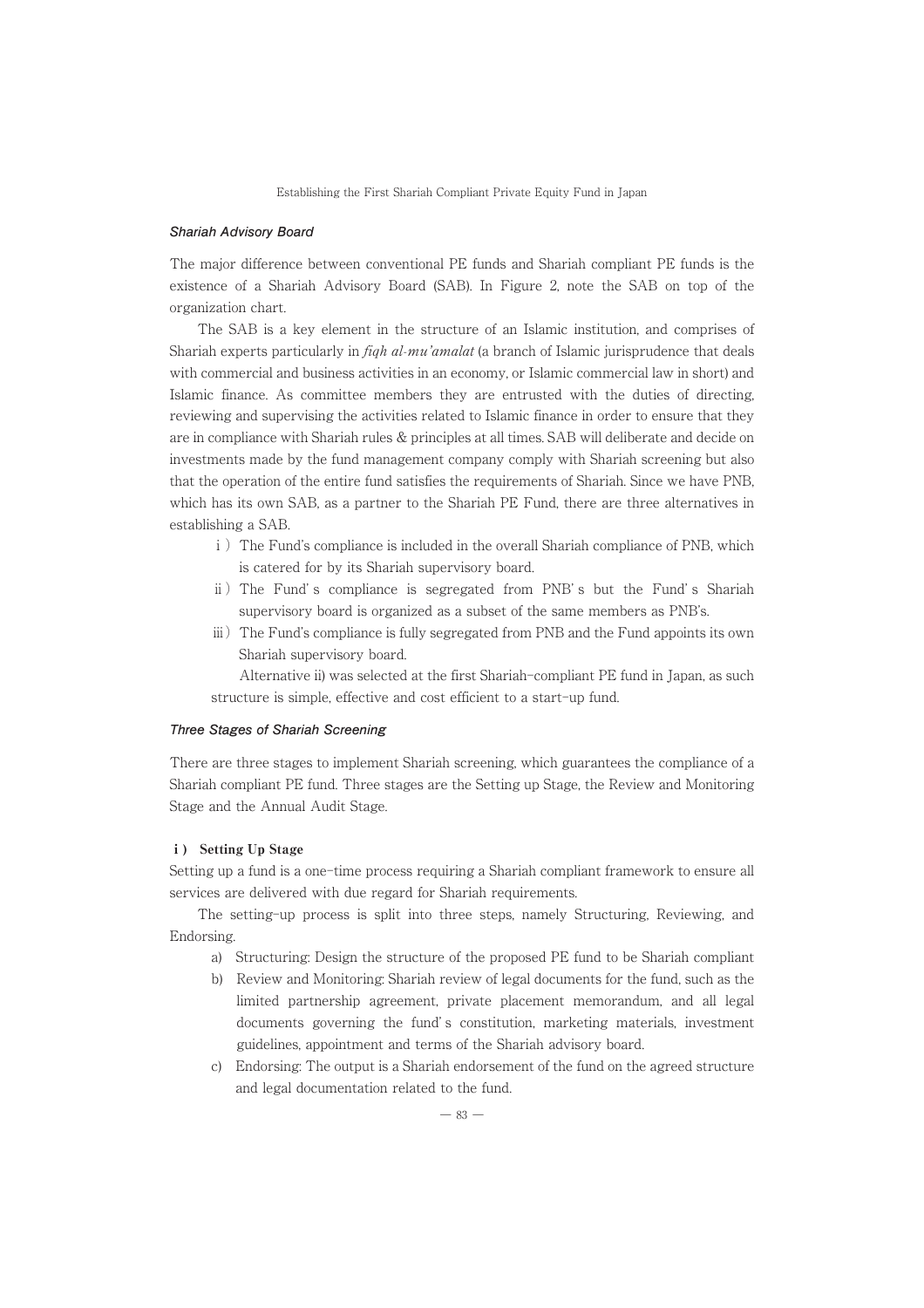#### ⅱ) Review and Monitoring Stage

The review and monitoring stage is divided into three steps, namely, Reviewing, Benchmarking and Endorsing.

- a) Reviewing: Shariah review of fund activities on a periodical basis to ensure that the fund is managed and operated in accordance with the Shariah precept.
- b) Benchmarking: The fund manager needs to adopt one of the widely accepted screening methodologies shown in Figure 3. Whichever methodology the fund accepts, it usually covers two (2) areas: Core Activities Screening and Financial Ratios.
- c) Endorsing: Report on the review should be prepared periodically, and certified by the Shariah Advisory Board.

#### ⅲ) Annual Audit Stage

An external Shariah audit should be done annually to ensure that the structure of the fund and the fund activities are in line with Shariah principles. Shariah audit processes are composed of three steps, as follows.

- a) Audit of financial statements: Independent assessment and objective assurance to ensure a sound and effective internal control system for Shariah compliance.
- b) Compliance audit on organizational structure, people and processes: Scope of Shariah audit to cover all aspects of business operations and activities.
- c) Review on adequacy of the Shariah governance process: Provide recommendations to the audit committee and Shariah advisory board.

#### **Non-Compliant Situations**

A periodic assess review must be conducted to the Shariah compliant funds or products. If a security in the fund or product changes status from Shariah compliant to non-Shariah compliant, then the SAB will decide whether or not the security should be processed for purification.

Purification is a process whereby the non Shariah compliant elements is identified, calculated and the tainted fund income to be channeled to approved charitable entities by SAB.. There are two main approaches for purification of equity stocks:

Dividend Purification

Prohibited Income/Total Income x Dividend Received

Non Permissible Income Purification

Total Prohibited Income (including interest income)/Number of

Issued Shares (at the end of the period) x Number of Shares Held

In the event where the fund or investment is regarded as non-Shariah compliant due to several factors (i.e., sudden market/economy changes, mixture of *Halal &* non *Halal* goods, stock reclassified as non Shariah compliant, gaining income from void transaction due to absence in one of essential element in contract. etc), the GP Company should take necessary action to resolve the situation upon purification is endorsed by SAB. Since it may take time to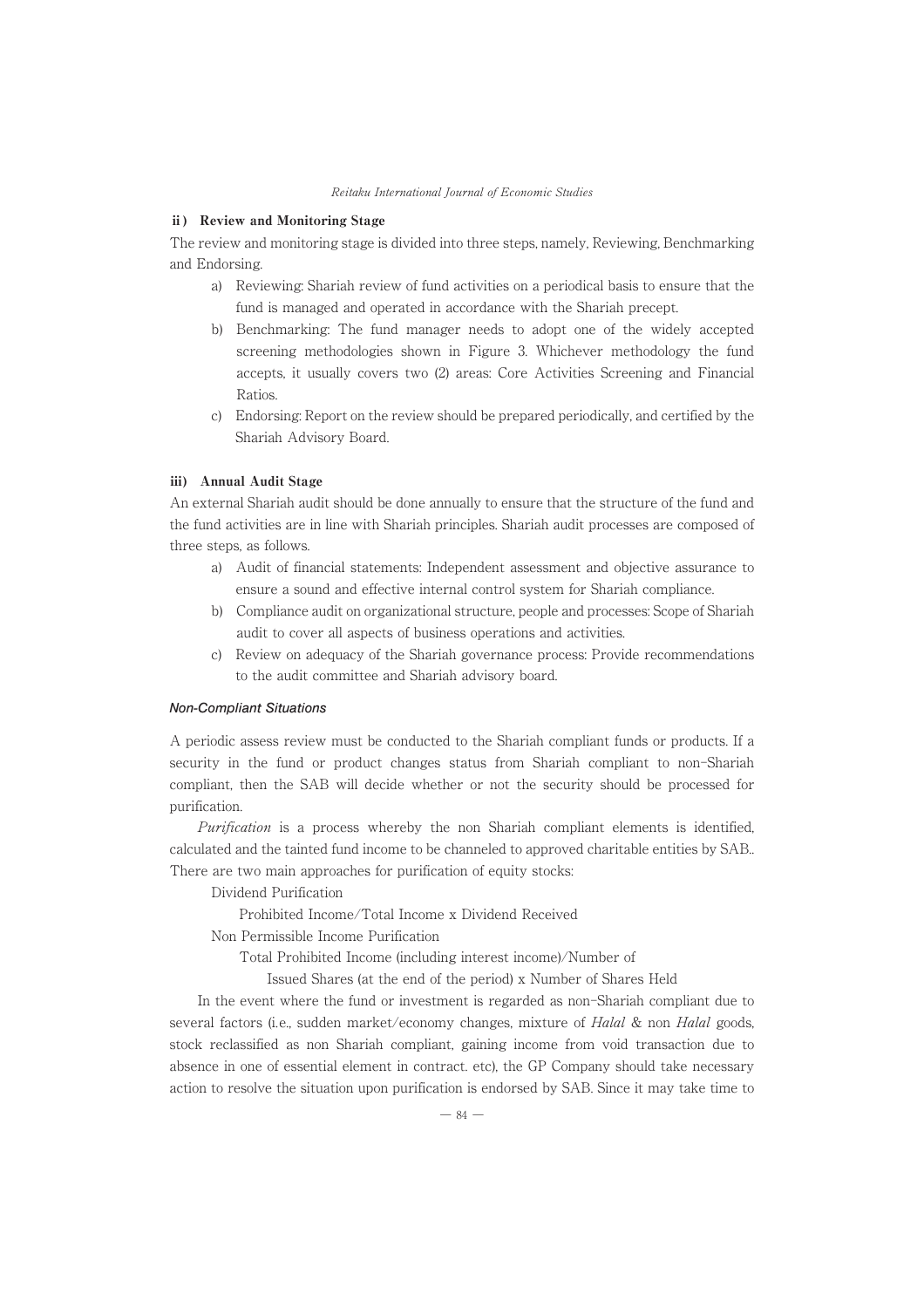adjust the situation at the investee company, as well as to see the investment, the GP Company may be provided enough time, likely six  $(6)$  months, to amend the situation.<sup>16</sup>

# **Actual Shariah Screening Process**

How is the screening process conducted at a Shariah PE Fund? In the process to complete one deal, usually, the following steps are taken.

> Deal Sourcing Due Diligence (preliminary) First Investment Committee Meeting Shariah Review of the Deal Due Diligence (if needed) Second Investment Committee Meeting

The Shariah review of the deal, which is set between two investment committee meetings, is unique to Shariah PE funds. Other steps are not different from those of conventional PE funds. The GP Company does its own Shariah screening in the first due diligence process by utilizing the negative list of the business and financial ratio analysis.



**□**As the fund is first Shariah compliant PE fund in Japan, it will be reviewed by Shariah Advisory Board at PNB and will be audited by an external Shariah advisor



<sup>16</sup> For the general risk on Shariah non-compliance, see following article: Tadashi Mizushima. Corporate Governance and Shariah Governance at Islamic Financial Institutions: Assessing from Current Practice in Malaysia. Reitaku Journal of Interdisciplinary Studies. Volume 22, No.1, Spring 2014, pp. 59-84.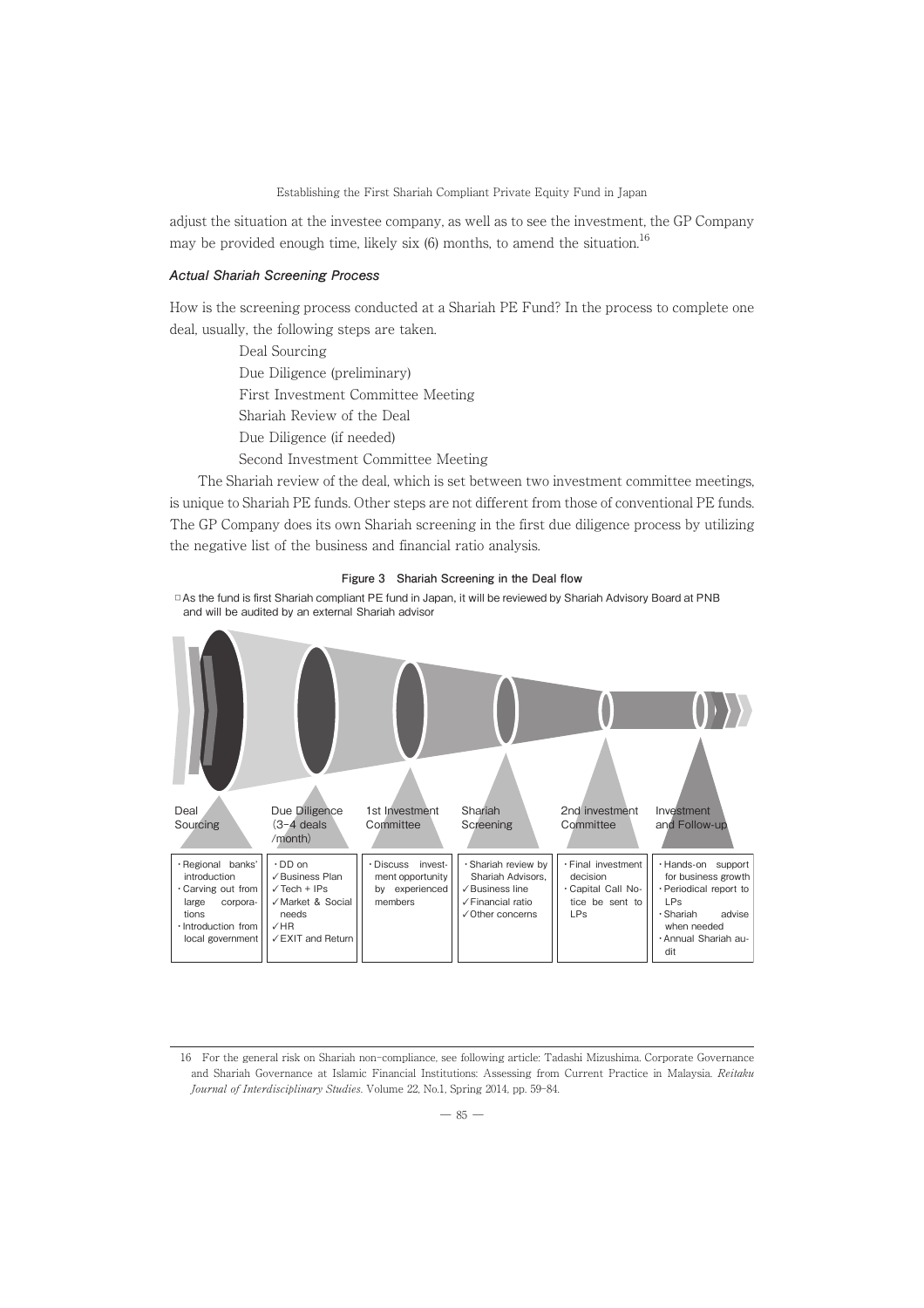# 3. THE FIRST SHARIAH COMPLIANT PE FUND IN JAPAN

Let me introduce the first Shariah PE fund in Japan. The fund is called "PNB-INSPIRE Ethical Fund 1." Taking this fund (the Fund) as an example, we will analyze why the first Shariah compliant PE became possible in Japan.

#### **Investment Strategy**

The purposes of the Fund are, among others:

a) To support SMEs in Japan, which has an international competitive edge in high-tech, clean-tech and green-tech areas;

b) To facilitate the expansion and introduction of Japanese SMEs with innovative technologies

to Islamic and Asian countries through Malaysia as a gateway; and

c) To provide institutional investors with a new asset class of investments.

#### **Fund Structure**

The Fund has a GP Company called PNB-INSPIRE Partners Co. This is a 50:50 joint venture company between PNB Japan and INSPIRE. INSPIRE, a limited company in Japan, has managed several venture capital funds and has a good track record. The GP Company has a management team with extensive experience in managing a PE investment company.

PNB-INSPIRE became a Japanese limited partnership because of a request from the largest contributor to the fund, SME Support, Japan. As a governmental entity, SME Support, Japan is not allowed to join a limited partnership under foreign jurisdiction such as Cayman or Bermuda. The summary of the Fund is shown below.

| Name                                    | PNB-INSPIRE Ethical Fund 1                                                                                                             |
|-----------------------------------------|----------------------------------------------------------------------------------------------------------------------------------------|
| Status                                  | Limited partnership for investment                                                                                                     |
| Governing Law                           | Limited Partnership Act for Investment (Japanese Law)                                                                                  |
| General Partner                         | PNB-Inspire Partnership Co<br>50:50 Joint venture between<br>PNB Asset Management Japan and INSPIRE Corp                               |
| Limited Partners                        | SME Support, Japan (Anchor)<br>PNB Equity Resources Corp (Anchor)<br>Regional Banks in Japan<br>Inspire Corp                           |
| Investment Committee                    | Comprised of experienced members                                                                                                       |
| Size                                    | JPN 4.95 billion as of April 1, 2014                                                                                                   |
| Minimum Commitment by a Limited Partner | JPY 100 million                                                                                                                        |
| Shariah Advisory Board                  | Three to Four Members<br>Nominated from SAC members at PNB                                                                             |
| Advisory Board                          | Consultative body dealing with compliance issues<br>Any major limited partner can nominate its representative<br>to the advisory board |

**Table 6 Summary of the First Shariah Compliant PE Fund in Japan**

Another anchor investor is PNB Equity Resources Corporation (PERC), a subsidiary of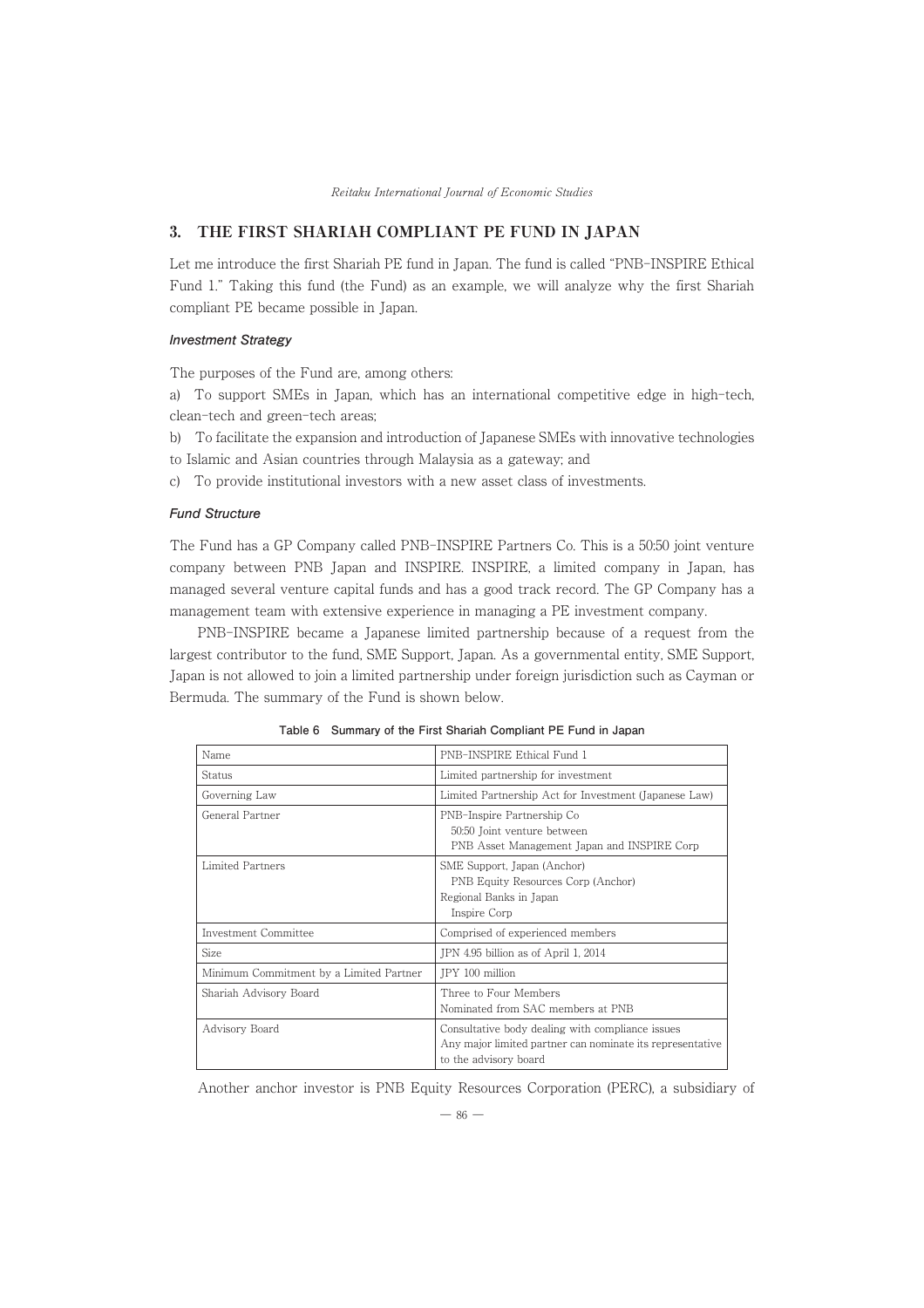PNB, which has less than 25% of the ownership because of the aforementioned consideration of domicile. Although the Japanese limited partnership was a new experience to PERC, a detailed legal review by both Malaysian and Japanese law firms made it possible for PERC to join the partnership.

The GP has the support of a Shariah Advisory Board to make the operation of the Fund Shariah compliant.





#### **Fund Raising**

The critical element to establishing a fund is fund raising. However magnificent the fund concept is, it is impossible to establish a fund without raising capital. PNB-INSPIRE has moved strategically to raise funds. GP Company's strategy was as follows.

- ⅰ)To secure a reputable overseas partner, a Shariah investor, to the Fund
- ⅱ)To secure a reputable anchor partner in Japan
- iii) To find limited partners in Japan who are helpful in deal sourcing

As a result of this fund raising effort, the Fund was able to have the first close on March 31, 2014, with JPY 4.95 billion.

# **Deal Sourcing**

The Fund has four regional Japanese bank LPs, namely Hokuto Bank, Shonai Bank (both in northern Japan), Hiroshima Bank (in western Japan) and Oita Bank (in southern Japan) as the first-closing-invesotrs. There is one LP that is a leasing company, Fuyo General Lease (in Tokyo), as a first-round-contributor.

The GP is working hard with those limited partners to source good investment opportunities throughout Japan. It is sometimes difficult for the GP to approach regional companies with a long history and established management. In such cases, regional banks act as door openers to their management.

 $-87-$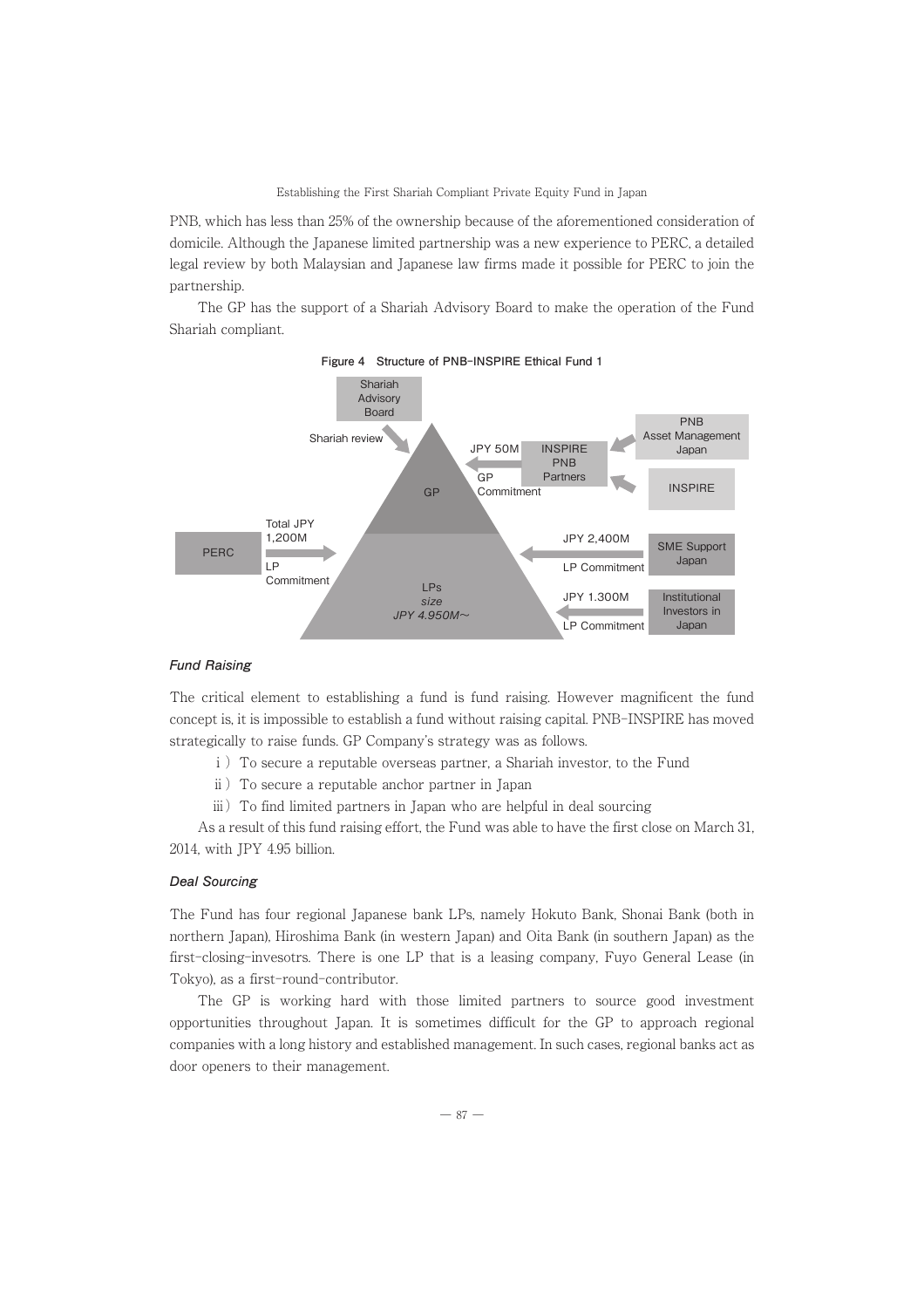# **Investment Structuring**

The Fund will propose to establish a joint venture with local companies in Japan. Those companies are usually reluctant to give equity ownership to outsiders, particularly to investment funds. They will listen to the story of Halal markets and accept equity partnership by the Fund if they think the Fund's investment would be beneficial. There are many food-processing companies that fall into this investment structure.

The Fund is also looking for minority ownership of newly started venture businesses or carved-out businesses from large corporations. In such cases, the Fund will make direct investments in companies that need capital for growth.

As for Monitoring, Value Creation and Exit, the author is seeking another opportunity to discuss these areas in detail as the Fund evolves.

# 4. INVESTMENT OPPORTUNITIES FROM A SHARIAH PERSPECTIVE

The Fund has several opportunities for investment. By analyzing those cases, it will become clear how the Shariah review will affect fund operations and how Shariah concepts can be "positively" utilized to realize the notion of Shariah.

| Name of the Company                       | ABC Sauce Manufacturing Co.                                                                                                                                  |
|-------------------------------------------|--------------------------------------------------------------------------------------------------------------------------------------------------------------|
| <b>Business</b>                           | Production of Traditional Japanese Sauces and Vinegars                                                                                                       |
| Background                                | Long established regional giant company                                                                                                                      |
| Annual Sales                              | About US\$200 million                                                                                                                                        |
| What do they need?                        | · Support to expand to overseas markets<br>· Support to enter into the Islamic market<br>· Reliable partner in Malaysia                                      |
| What can the Fund offer?                  | • Connection to JAKIM and HDC, and assistance to get halal certification<br>• Connection to SME Corp, Malaysia, and assistance to find a partner in Malaysia |
| Shariah Compliant?                        | Need to make the entire production process Shariah compliant.<br>All ingredients should be halal.                                                            |
| Investment from the Fund                  | Possibly US\$5 million, in order to install a new production facility in Malaysia                                                                            |
| Exit                                      | Sale to ABC Co.                                                                                                                                              |
| Positive Meaning in Shariah<br>Compliance | The Fund will facilitate a traditional Japanese company's efforts to start producing halal<br>products.                                                      |

**Case 1 Sauce Manufacture**

#### Case 2 Immuno-Cell Therapy

| Name of the Company | DEF Medical Co.                                                                    |
|---------------------|------------------------------------------------------------------------------------|
| <b>Business</b>     | Produce cells for immuno-cell therapy<br>Sell those cells to clinics and hospitals |
|                     |                                                                                    |
| Background          | Newly established in early 2014                                                    |
| Annual Sales        | US\$ 5 million in 5 years                                                          |
| What do they need?  | Capital for growth<br>· Support to get into Islamic markets through Malaysia       |
|                     |                                                                                    |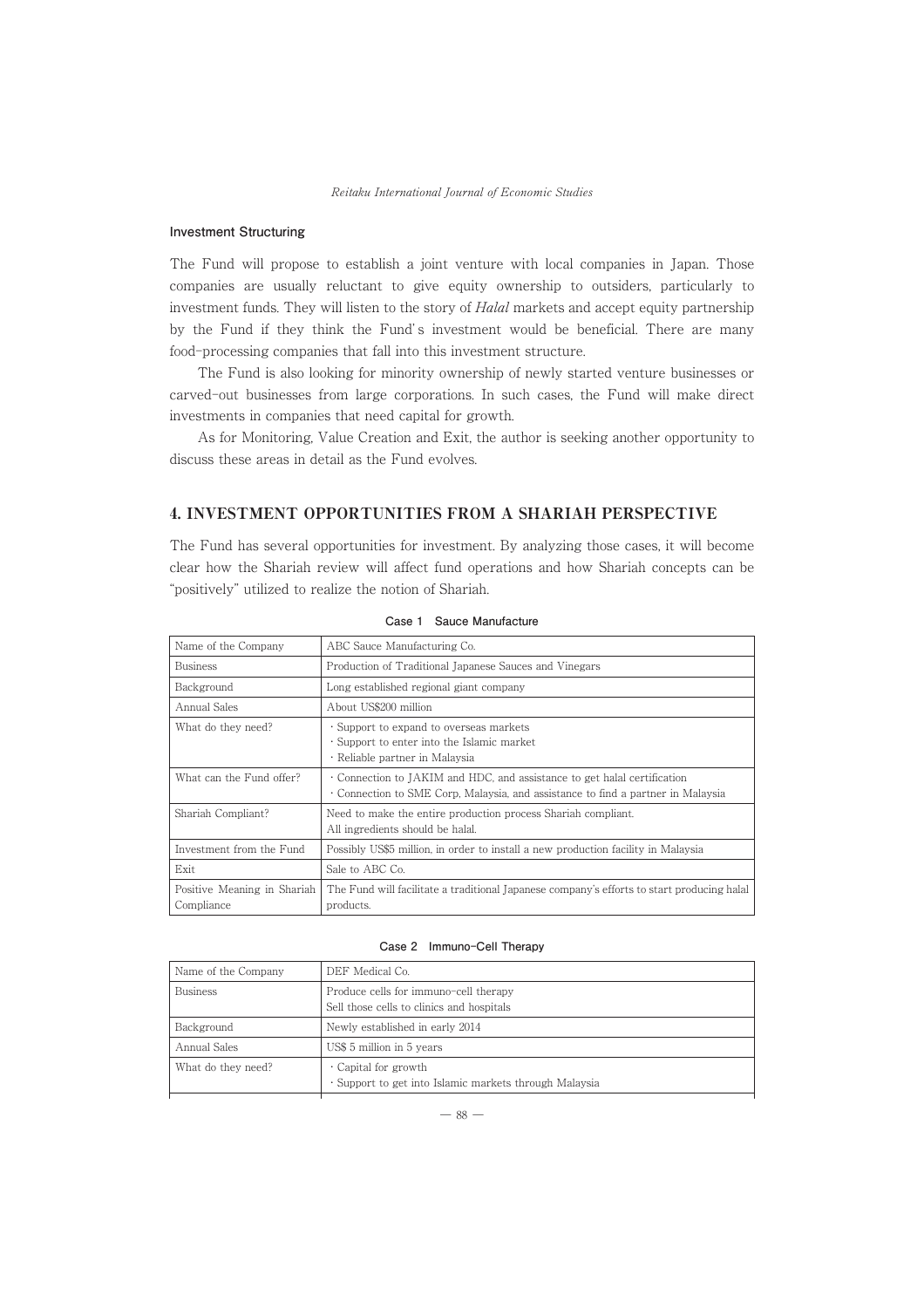| What can the Fund offer?                  | • Connection to PNB, and assistance in finding a partner in Malaysia<br>Capital for growth                                                                                                                                                                                                             |
|-------------------------------------------|--------------------------------------------------------------------------------------------------------------------------------------------------------------------------------------------------------------------------------------------------------------------------------------------------------|
| Shariah Compliance?                       | Materials used to produce immuno-cells contain material from mice.                                                                                                                                                                                                                                     |
| Investment from the Fund                  | Possibly US\$2 million to install a new production facility in Tokyo to meet increased<br>demand.                                                                                                                                                                                                      |
| Exit                                      | <b>IPO</b><br>Comparables: Tella (TSE2191) Medinet (TSE2370)                                                                                                                                                                                                                                           |
| Positive Meaning in Shariah<br>Compliance | Immune cell therapy is the fourth treatment for cancer after surgery, radiation and<br>chemotherapy. There are no clinics or hospitals that offer this treatment in Malaysia yet.<br>The Fund will help introduce this new cancer remedy in Malaysia if the process is judged<br>as Shariah compliant. |

## **Case 3 Cloud Data Storage**

| Name of the Company                       | GHI Data Co.                                                                                         |
|-------------------------------------------|------------------------------------------------------------------------------------------------------|
| <b>Business</b>                           | Software provider of an on-line back-up storage system<br>Sales of the software though large vendors |
| Background                                | Established in 2013                                                                                  |
| Annual Sales                              | US\$ 60 million in 5 years                                                                           |
| What do they need?                        | Capital for growth<br>· Support to get into Islamic markets through Malaysia                         |
| What can the Fund offer?                  | Connection to PNB, and assistance in finding a partner in Malaysia<br>Capital for growth             |
| Shariah Compliant?                        | Provides software thorough OEM. No control of end-users' line of business.                           |
| Investment from the Fund                  | Possibly US\$1 million to increase R&D expenses.                                                     |
| Exit                                      | <b>IPO</b><br>Comparables: Sugar Sync, Dropbox and Zenprise                                          |
| Positive Meaning in Shariah<br>Compliance | The Fund will request investee company to promote the business to be used by Halal<br>end-users.     |

## **Case 4 Medicine for Animals**

| Name of the Company                       | KLM Animal Co.                                                                                                  |
|-------------------------------------------|-----------------------------------------------------------------------------------------------------------------|
| <b>Business</b>                           | Production of medicine for animals                                                                              |
|                                           | Production of nutritional supplements for pets                                                                  |
| Background                                | Established in 1950s                                                                                            |
| Annual Sales                              | US\$300 million                                                                                                 |
| What do they need?                        | Advice on Halal medicine and supplements for animals.                                                           |
|                                           | May need a partner in Malaysia                                                                                  |
| What can the Fund offer?                  | · Introduce JAKIM and HDC                                                                                       |
|                                           | • Connection to PNB, and assistance in finding a partner in Malaysia                                            |
| Shariah Compliant?                        | JAKIM does not have standards for medicine for animals or supplements for pets.                                 |
| Investment from the Fund                  | Possibly US\$5 million to install a new production facility in Malaysia to start production                     |
|                                           | of halal animal medicine and halal supplements for pets.                                                        |
| Exit                                      | Sale to KLM Animal Co.                                                                                          |
| Positive Meaning in Shariah<br>Compliance | This is a path finding effort for KLM to produce halal products in animal medicine and<br>supplements for pets. |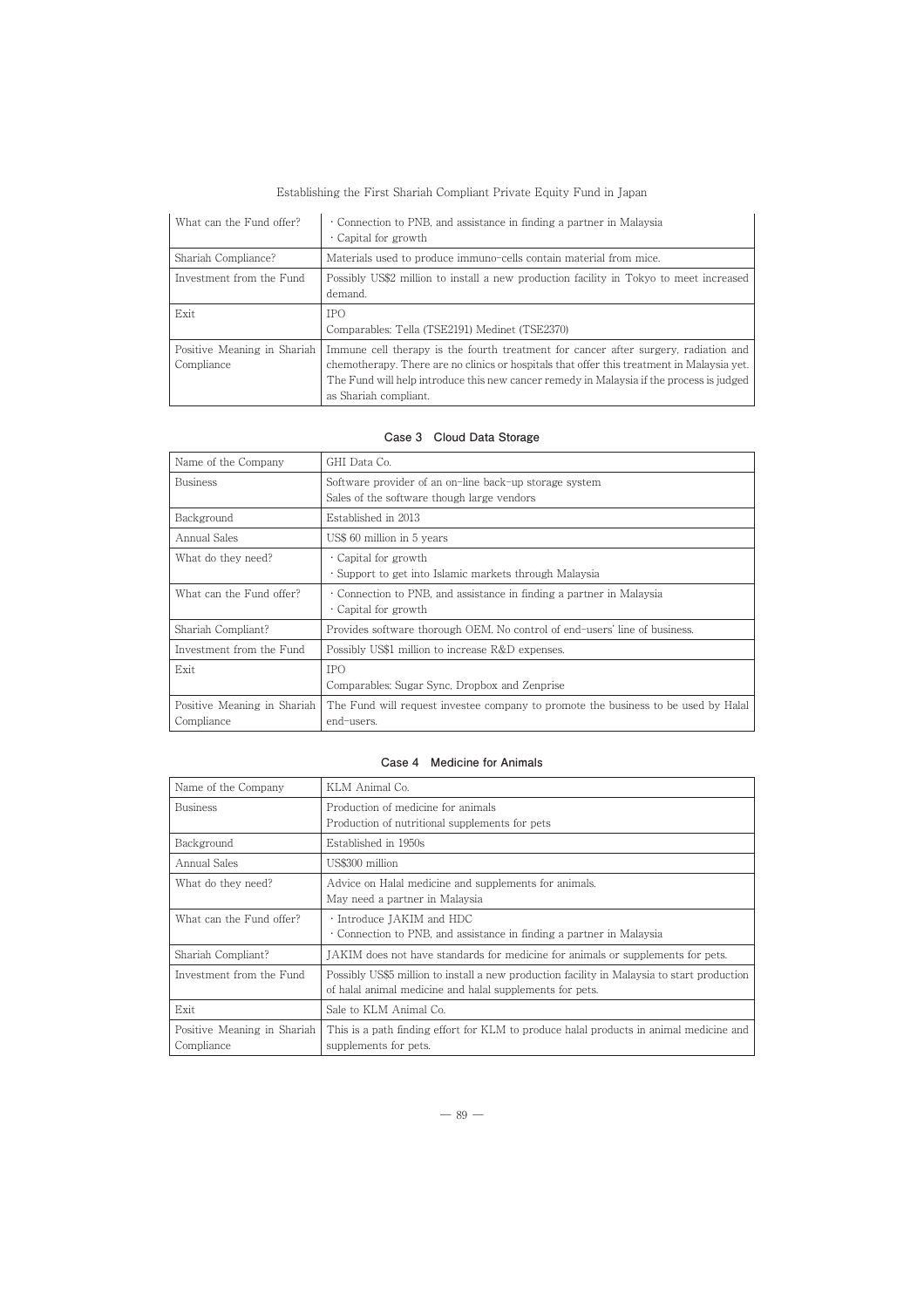Among those four potential deals, the investment to Case 3 was done from the Fund in July 2015. The name of the investee is Keepdata, and the initial investment amount was Yen 80 million.

The money from the fund is used to R&D at the firm. The firm is currently expanding its business form cloud-data-base provider to a solution provider in big-data storage and big-data analysis. The money from the Fund keeps financial ration at the Company Shariah-compliant, which is preferable to a start-up company because of its small dependence on bank loans.<sup>17</sup> Except Case 3, other deals have not come to actual investment yet and business due diligence is not yet done. The feasibility of the project and the investment conditions are yet to be determined. But if these deals are realized, the following positive effect will take place from the standpoint of realizing Shariah.

Case 1 is a typical example to recommend Japanese companies to start production of Halal products in Malaysia. This has a strong positive impact on Shariah compliance on food production.

Case 2 is a good example to introduce a Halal way of treatment to Islamic countries.

Case 4 is a way to prepare a Shariah standard where there were no standards before. Making a standard is a strong step toward realizing Shariah compliance.

# CONCLUDING REMARKS

Japan is late among developed economies in accepting Islamic finance. Islamic banking, Sukuk (Islamic bond) and Takaful have yet to become popular in Japan. There are several plausible reasons for the current situation, such as a small Muslim population, the availability of a wide variety of other financial products and no identifiable demand or supply of Islamic products.

Although debt instruments are more complex to make them Shariah compliant, securities investments are easier to be Shariah compliant. Private equity investments bear similarity to Musharakah, and it could be introduced to Japan easily. Having said so, there was no Shariah compliant PE fund in Japan before April 2014.

PNB INSPIRE Ethical Fund 1 is the path finder of Shariah compliant PE Funds in Japan. This fund was realized because many parties found it is desirable to have one in Japan.

- Japan needs a risk money provider to SMEs.
- ;Japanese SMEs need some reliable funds that can give not only money but also advice in conducting business in Islamic countries.
- ;Islamic investors are looking for Shariah compliant investment products in Japan.
- Japan has reemerged in the investment universe because of Mr. Abe's dynamic economic policies.

These conditions made the first Shariah PE fund possible in Japan.

The Fund has just started. The Fund has been accumulating Shariah screening know-how with the support of the Shariah Advisory Board as for the screening process. Actual investment

<sup>17</sup> Please see the home page of the comparison, URL: https://www.keepdata.asia